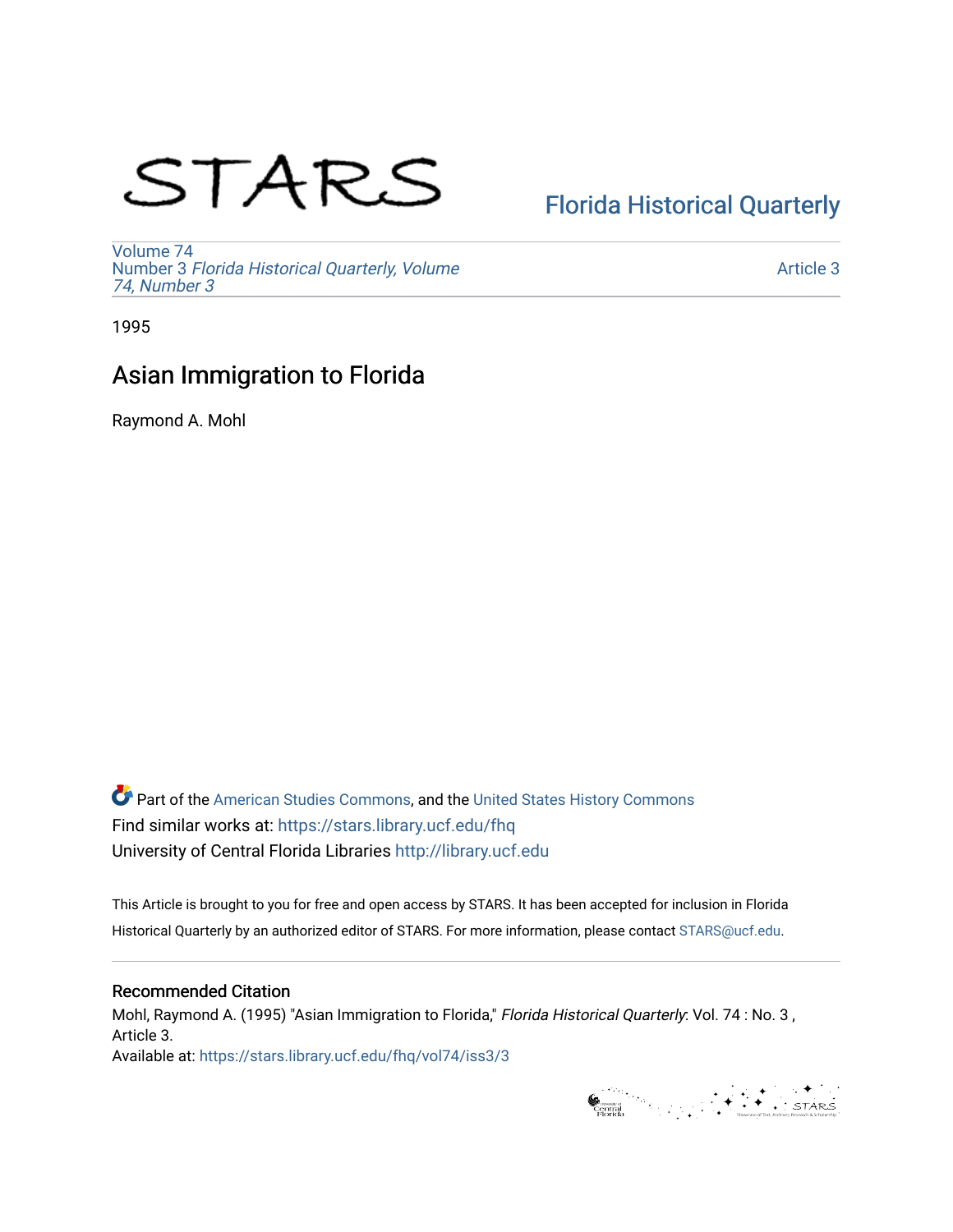## Asian Immigration to Florida

#### *by* RAYMOND A. MOHL

B y the mid-1990s, few states could challenge Florida's Sunbelt growth image and megastate status. Now the fourth largest growth image and megastate status. Now the fourth largest state, following California, Texas, and New York, Florida has had a dramatically rising demographic trajectory for most of the twentieth century. Indeed, the state's population growth rate has never fallen below 28 percent a decade since 1900; it was much higher than that during the boom years of the 1920s (52 percent), the 1950s (79 percent), and the 1970s (44 percent). Since 1960, however, a substantial portion of the state's new population has come as a consequence of immigration. Careful estimates in 1995 suggest that about 18 percent of Florida's almost 14 million residents are foreign born, including several hundred thousand undocumented or illegal immigrants.<sup>1</sup>

The rapid rise of Florida's multicultural population has generally been attributed to the massive migrations of Cuban exiles to the Sunshine State since 1959. The heavy attention devoted to the outspoken and politically active Cuban exiles, who are mostly concentrated in South Florida, has diverted journalistic and scholarly focus from the state's many other nationality groups and immigrant communities. In fact, however, by 1990 Florida's Cubans were outnumbered collectively by other Hispanic groups— Mexicans, Puerto Ricans, and Central/South Americans— all of whose numbers are now growing more rapidly than the state's Cuban population. Many other immigrant newcomers have also contributed to Florida's twentieth-century ethnic transformations. Several hundred thousand Haitians have made South Florida home in the past

Raymond A. Mohl is professor of history, Florida Atlantic University.

<sup>1.</sup> Raymond A. Mohl, "Florida's Changing Demography: Population Growth, Urbanization, and Latinization," *Environmental and Urban Issues,* 17 (Winter 1990), 22-30; Raymond Arsenault and Gary R. Mormino, "From Dixie to Dreamland: Demographic and Cultural Change in Florida, 1880-1980," in Randall M. Miller and George E. Pozzetta, eds., *Shades of the Sunbelt: Essays on Ethnicity, Race, and the Urban South* (Westport, CT, 1988), 161-191. On illegal immigrants in Florida, see Rebecca L. Clark, et al., *Fiscal Impacts of Undocumented Aliens: Selected Estimates for Seven States* (Washington, D.C., 1994), 5-6; State of Florida, *The Unfair Burden: Immigration's Impact on Florida* (Tallahassee, 1994), 8-9.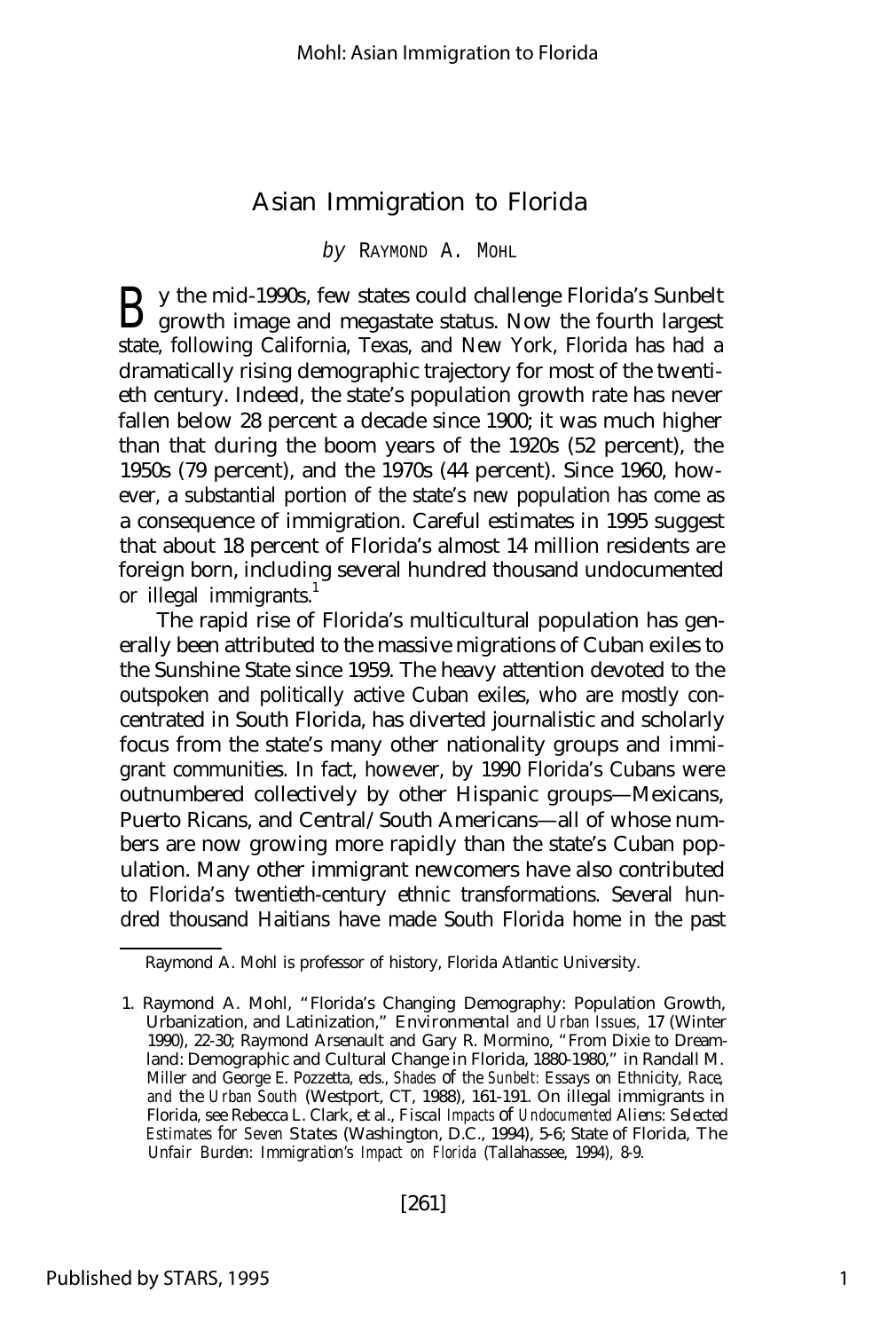two decades. South Florida has large concentrations of Jamaicans, French Canadians, and recently arrived Soviet Jews, as well as an aging cohort of East European Jewish retirees. Historically, Finns have concentrated in Lake Worth, Palestinians in Jacksonville, Bahamians in Key West and Miami, Greeks in Tarpon Springs, Italians and Spaniards in Tampa. More recently, Vietnamese exiles have settled in Pensacola, where they carry on traditional shrimping and fishing activities. Over 20,000 Maya Indians from Guatamala work as farm laborers and in nurseries and landscape jobs in the agricultural areas of southeast Florida. In the agricultural heart of central Florida, Mexicans of Aztec descent have come to dominate labor in the citrus and vegetable fields. $2$ 

Unknown to most observers, however, is that during the 1970s and 1980s Asian newcomers emerged as the fastest-growing foreign-born group in Florida. Of the 154,000 Asians who resided in Florida in 1990— triple the number in 1980— Filipinos, Chinese, and Asian Indians formed the largest groups, followed by Vietnamese, Koreans, Japanese, and Thais. This rising tide of Asian immigration to Florida drives home the point that Florida has become like California— a new multicultural cauldron, a state of great ethnic diversity and cultural change. The heavy concentration of attention on recent Cuban and Haitian immigration has tended to mask other dramatic changes in Florida's demographic and cultural pattern. The diverse Asian immigration to Florida, especially after the immigration reform legislation of 1965, may in fact better reflect the migration trends and cultural patterns we might expect to see in the Sunshine State in the 21st century.<sup>3</sup>

<sup>2.</sup> Raymond A. Mohl and George E. Pozzetta, "From Migration to Multiculturalism: A History of Florida Immigration," in Michael Gannon, ed., *The New History of Florida* (Gainesville, 1995), 391-417.

<sup>3.</sup> Raymond A. Mohl, "Ethnic Transformations in Late-Twentieth-Century Florida," *Journal of American Ethnic History,* 15 (Winter 1996), forthcoming. Asians have also been the fastest-growing group nationally since the 1970s, and some analysts suggest that, if current immigration levels are maintained, Asians may outnumber African Americans by the middle of the next century. See Robert W. Gardner, et al., *Asian Americans: Growth, Change, and Diversity* (Washington, D.C., 1985); William O'Hare and Judy Felt, "Asian Americans: America's Fastest Growing Minority Group," *Population Trends and Public Policy,* No. 19 (Washington, D.C., 1991); Roger Daniels, "The Asian-American Experience: The View from the 1990s," in Hans Bak, ed., *Multiculturalism and the Canon of American Culture* (Amsterdam, 1993), 131-145; John J. Miller, "Asian Americans Head for U.S. Political Arena," *Chinatown News,* 42 (March 18, 1995), 12-13.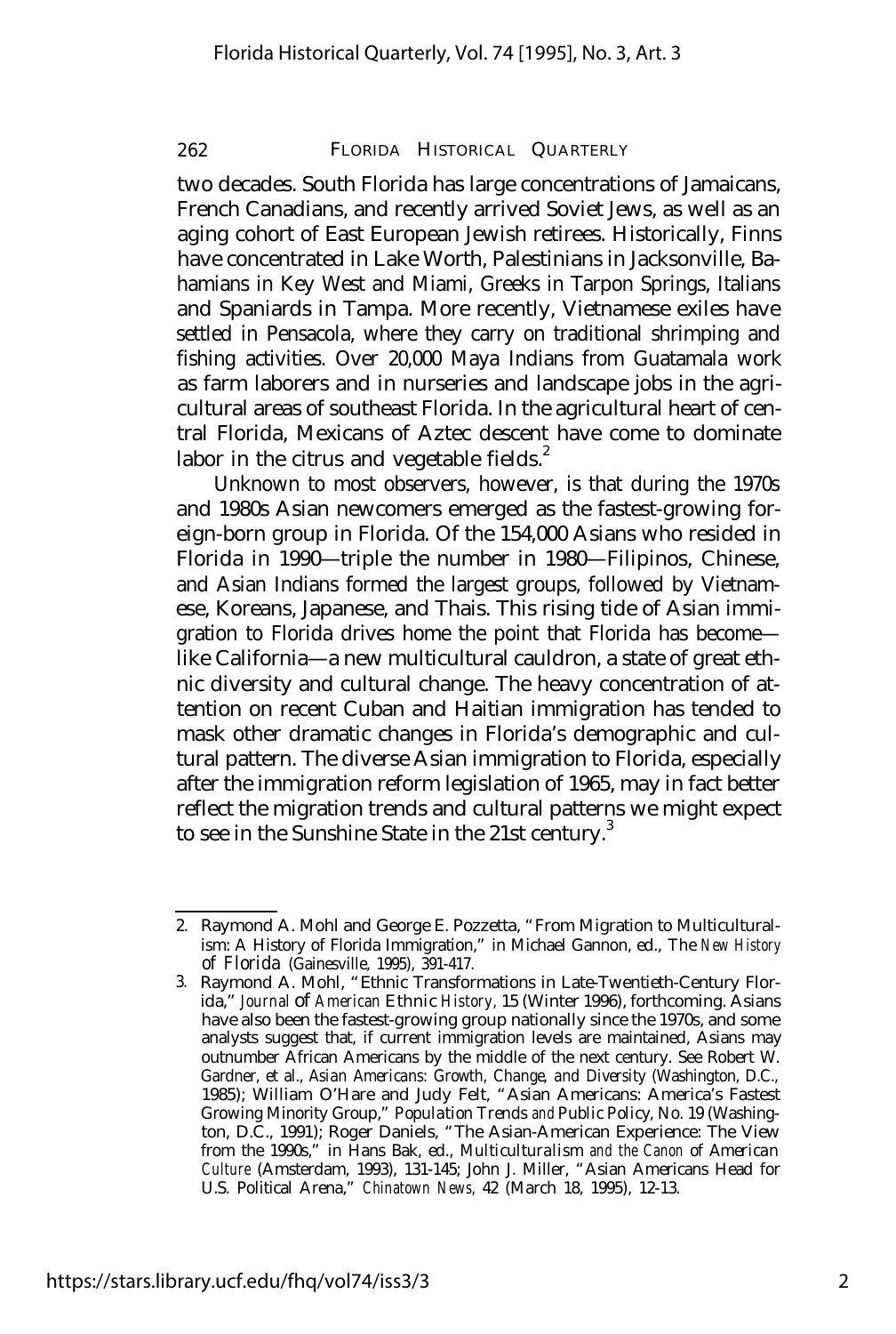It may come as a surprise to learn that Florida's experience with Asian immigration is not entirely new or recent. Indeed, the recent surge of Asian immigrants to Florida has some fascinating late 19th and early 20th-century precedents. In the post-Civil War era, for example, state officials, business leaders, and large farming interests worried about the lack of an energetic and skilled labor force to move the state's economy forward. The promotion of immigration emerged as the major strategy pursued by the state government, railroads, and big farmers in the late 19th century. European immigrants, particularly Italians, gained special attention, since Florida was seen as the "American Italy" and Italian immigrants were perceived as experienced with citrus and vine culture. Similarly, Florida's growth advocates of the late 19th century singled out the importation of Chinese laborers as a solution for the perceived shortage of industrious agricultural laborers.<sup>4</sup>

Advocacy of Chinese immigration in post-Civil War Florida conformed to a wider pattern that prevailed in the South generally, as well as in the Pacific Coast region and in the British Caribbean. By the 1850s, for instance, British planters in British Guiana, Trinidad, Jamaica, St. Lucia, and Barbados had responded to the end of slavery by importing Chinese immigrant laborers to work the sugar plantations. Such Spanish colonies as Cuba and Peru imported large numbers of Chinese indentured laborers as well, with as many as 125,000 Chinese brought to Cuba alone. By the 1860s the Chinese migration pattern had been extended to the United States. The 1870 census recorded some 63,000 Chinese in the U.S., a number that rose to over 105,000 by 1880. There was a high degree of "coming and going," however, as Roger Daniels has pointed out. Perhaps as many as 300,000 Chinese arrived in America prior to passage of the Chinese Exclusion Act of 1882, although many ultimately returned to their homeland. Seeking better economic opportunities, most of the Chinese immigrants to the U.S. worked in the American west in California mines and agriculture and on the

<sup>4.</sup> George E. Pozzetta, "The Chinese Encounter with Florida, 1865-1920," *Chinese America: History and Perspectives,* 2 (1989), 43-58; George E. Pozzetta, "Foreigners in Florida: A Study of Immigration Promotion, 1865-1910," *Florida Historical Quarterly,* 53 (October 1974), 164-180. On Florida as the "American Italy," see Edward King, *The Great South* (Hartford, CT, 1879; reprint edition, Baton Rouge, 1972), 378.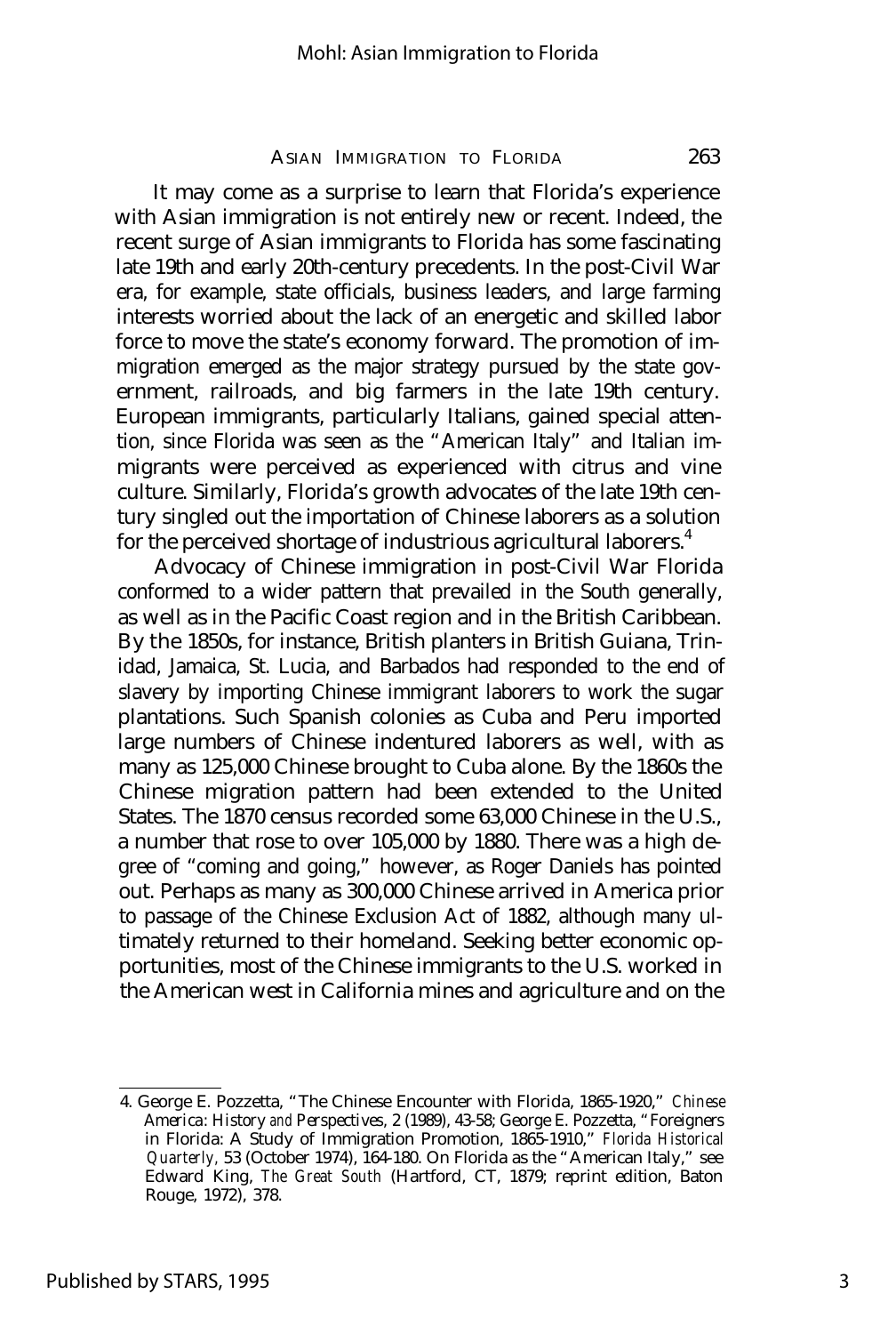transcontinental railroads. But several thousand Chinese also filtered into agricultural and railroad work in the American South. Some came by way of Cuba, others from California or directly from China. A San Francisco labor contractor, Cornelius Koopmanscap, touted the advantages of Chinese labor at a southern planters convention in Memphis in 1869 and facilitated the importation of several hundred Chinese to Louisiana, Alabama, and Georgia.<sup>5</sup>

Florida was still a raw, unsettled, and undeveloped state in 1880, with a population of about 269,000, mostly in the northern tier of the state, An emerging economy based on lumber, citrus, cotton plantations, phosphate mining, land drainage, and railroad construction all required a growing work force. By the 1870s some white Floridians turned enthusiastically toward imported Chinese workers as a sort of panacea for the state's labor needs. A fairly extensive literature, particularly in the *Florida Agriculturist,* ardently promoted Chinese immigration for plantation work and other labor needs. Reflecting the ethnic stereotypes common at the time, the editor of the *Florida Times-Union* predicted in 1869 that "pigtails, almond eyes, and chop-sticks will soon be common" in Florida. Similarly, George M. Barbour, in his 1882 guidebook, *Florida for Tourists, Invalids, and Settlers,* noted that Chinese immigrants could satisfy the demand for a stable labor supply in the postwar era. The Chinese, Barbour wrote, were neat, quiet, thrifty, orderly, unobtrusive, and "in every way commendable." Although Florida had few Chinese at the time, Barbour expected that these Asian workers would soon be attracted to Florida: "Everywhere I found the peo-

<sup>5.</sup> Roger Daniels, *Coming to America: A History of Immigration and Ethnicity in American Life* (New York, 1990), 239-250; Shih-shan Henry Tsai, *The Chinese Experience in America* (Bloomington, 1986), l-32; Ronald Takaki, *A Different Mirror: A History of Multicultural America* (Boston, 1993), 191-221; Lucy M. Cohen, *Chinese in the Post-Civil War South: A People Without a History* (Baton Rouge, 1984); Gunther Barth, *Bitter Strength: A History of the Chinese in the United States, 1850-1870* (Cambridge, 1964), 187-197; Stanford M. Lyman, ed., *Selected Writings of Henry Hughes* (Jackson, MI, 1985), 24-25, 51-53. On Chinese indendured workers in the Caribbean, see Walton Look Lai, *Indentured Labor, Caribbean Sugar: Chinese and Indian Migrants to the British West Indies, 1838-1918* (Baltimore, 1993); Duvon C. Corbitt, "Immigration in Cuba," *Hispanic American Historical Review,* 22 (May 1942), 302- 303; Bridget Brereton, "The Other Crossing: Asian Migrants in the Caribbean," *Journal of Caribbean History,* 28, No. 1 (1994), 99-122.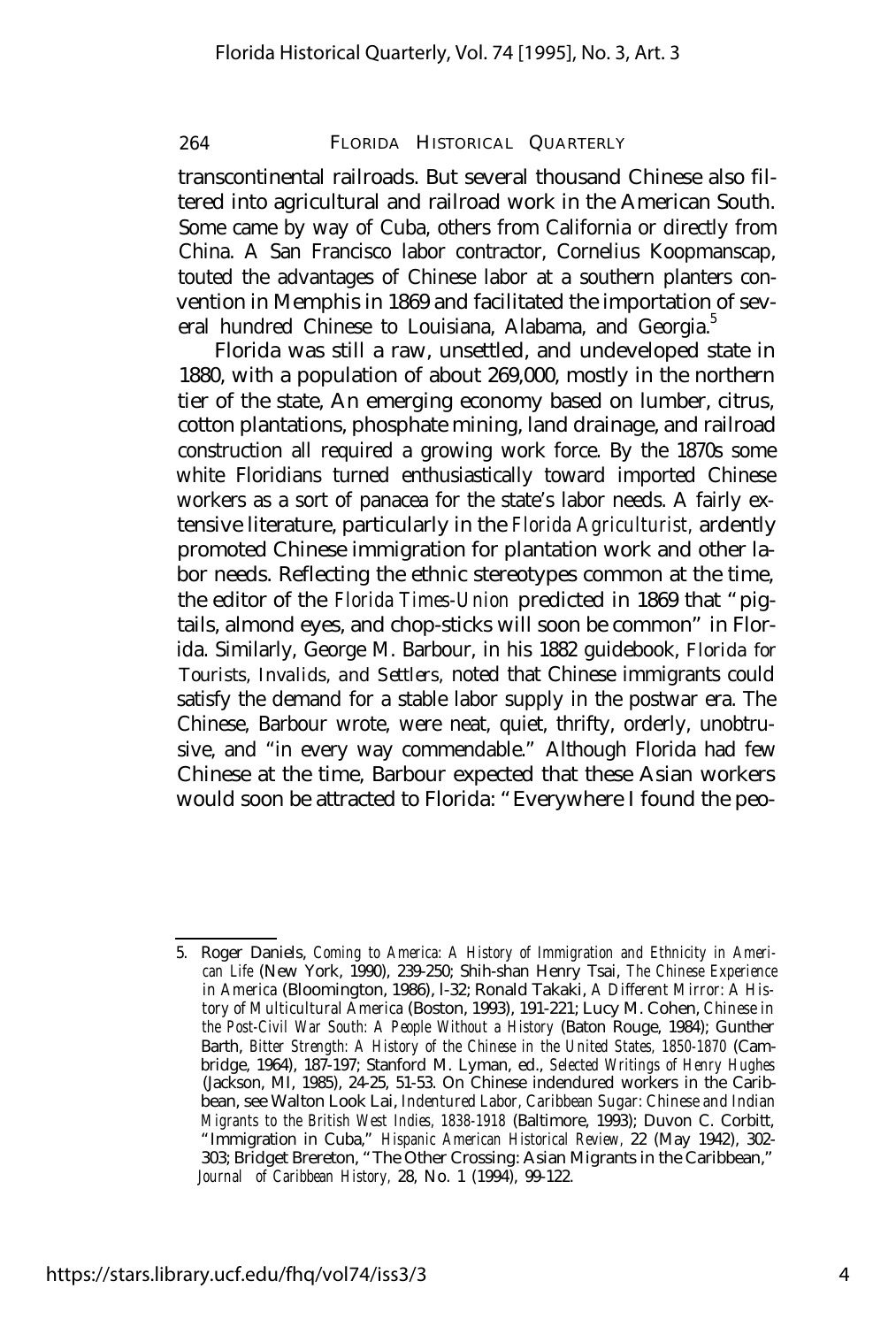ple favoring Chinese immigration." He noted especially "a general desire to replace the colored labor with Chinese labor.<sup>"6</sup>

For the most part, these optimistic assessments of the availability and usefulness of Chinese immigration were never fully transformed into reality in late-19th-century Florida. However, some Chinese workers did come to Florida during these years, some by way of California, others by way of Cuba. They worked initially on plantations, in lumber and turpentine camps, and in railroad construction. The U.S. Census reported 108 Chinese in Florida in 1890 and 120 in 1900— almost certainly a considerable undercount, since it is unlikely that census takers would have encountered or recorded transient Chinese work gangs. But the experiment with Chinese contract labor was plagued with difficulties. In one case in 1906, shortly after a Chinese work crew was contracted for labor at the Paradise Farms turpentine camp near Gainesville, the new workers went on strike in a dispute over hours, working conditions, and wages. By that time, many white Floridians had also become increasingly susceptible to the rising anti-immigration tide that had begun to sweep the nation by the turn of the 20th century. Nativism and racism soon terminated the contemporary discourse about the need for new immigrants of any background. Racial and religious differences, along with widely believed charges of immorality, gambling, and crime, raised concerns about the ability of the Chinese to assimilate to the American mainstream. The imposition of rigorous policies of racial segregation in the South by the 1890s created a dilemma for the non-white Chinese, as well as for white Floridians who sought to maintain the color line. Thus, by the beginning of the 20th century, exclusioniary policies had become the rule and the panacea of large-scale Chinese immigration had run its course in Florida.<sup>7</sup>

<sup>6.</sup> "Chinese Cheap Labor," *Florida Agriculturist,* 1 (January 24, 1874), 30; "Chinese Cheap Labor," ibid., 3 (March 9, 1881), 337; "Farm Laborers," ibid., 31 (June 15, 1904), 376; "Chinese Labor," ibid., 31 (September 28, 1904), 616; "Would Chinese Labor Solve the Harvest Problem?" ibid., 32 (October 18, 1905), 664- 665; "The Chinese and the Labor Problem," ibid., 32 (October 18, 1905), 664; Jacksonville *Florida Times-Union,* September 16, 1869, quoted in Pozzetta, "The Chinese Encounter with Florida," 45; George M. Barbour, Florida for Tourists, Invalids, and Settlers (Jacksonville, 1882), 227.

<sup>7.</sup> Cohen, *Chinese in the Post-Civil War South;* Pozzetta, "The Chinese Encounter with Florida." 43-54: "Chinese in Paradise." *Florida Agriculturist,* 33 (July 18, 1906), 457.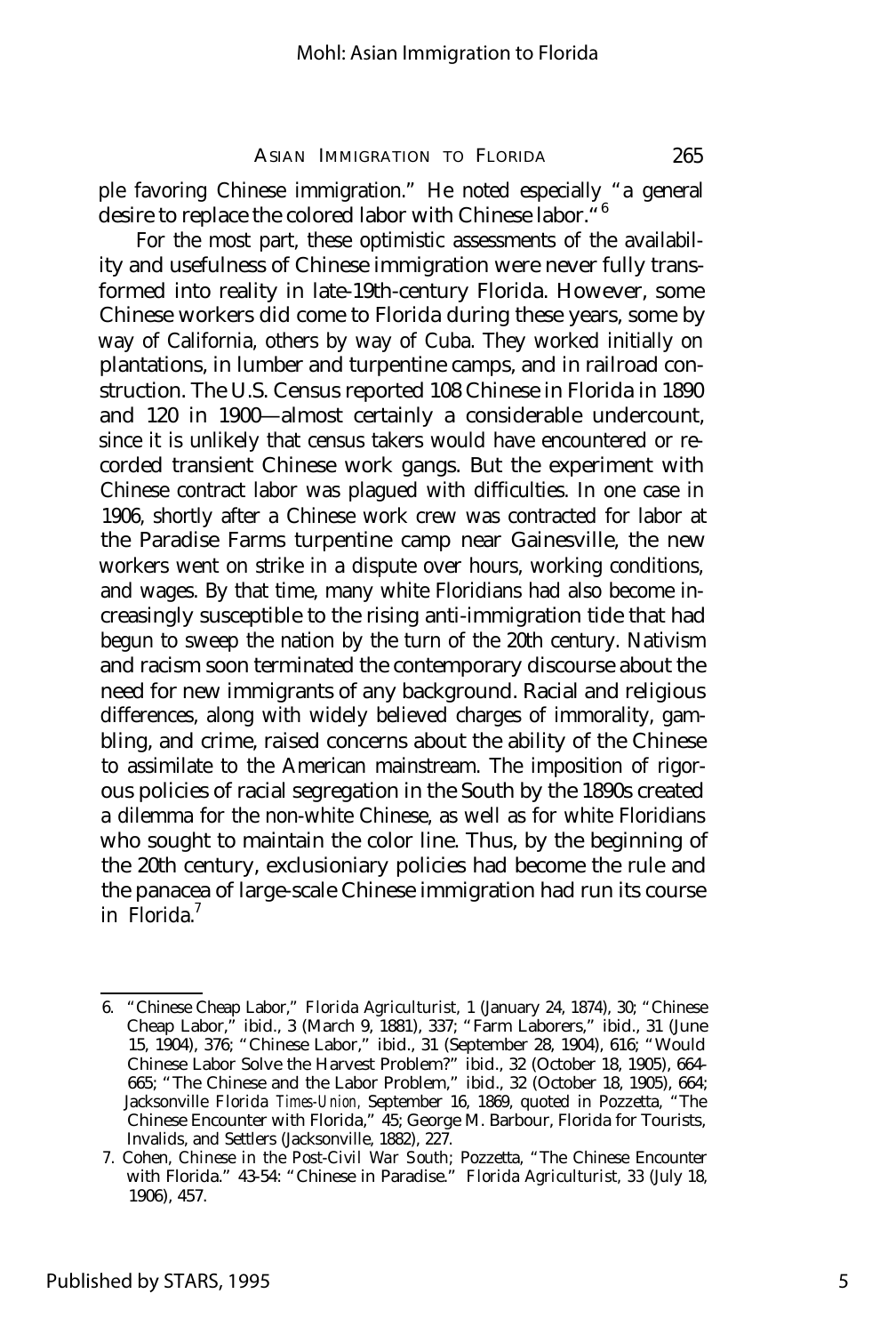Despite the failure of ambitious plans for Chinese labor immigration, a permanent Chinese presence in Florida-albeit a very small presence— had been established by the early 20th century. Chinese immigrants gradually filtered into Florida's major cities, where they established entrepreneurial niches in laundries, truck farming, small grocery stores, and eventually restaurants. Some left the work gangs for better economic opportunities in Jacksonville, Tampa, Pensacola, and later Miami; others migrated to Florida from northern Chinatowns in New York or Boston, and still others came from Cuba, which had daily steamship service to Tampa beginning in the 1890s. Chain migration over time supplemented and sustained these small urban communities of overseas Chinese in Florida.<sup>8</sup>

The Chinese laundry tradition began in gold-rush-era San Francisco, where the disproportionate number of males created entrepreneurial opportunities in providing household and domestic service such as washing, ironing, cooking, cleaning, and the like. The laundry business required little capital or machinery, only the commitment to work hard and long. By the 1870s, according to Paul Siu's classic study *The Chinese Laundryman,* San Francisco had over 500 Chinese laundries. Some of Florida's urban Chinese newcomers adapted the laundry tradition to Florida circumstances. As early as 1889, for instance, Jacksonville had nine Chinese laundries. By the early 20th century, Jacksonville's Chinese laundries numbered 25, while Tampa had 15, Key West 12, and Pensacola 3. As in California and elsewhere, Chinese immigrants in Florida found economic opportunity in the urban economy through small family-run laundries.9

Chinese in early 20th-century Florida discovered other economic niches as well. A few Chinese established truck farms near Jacksonville, Tampa, Miami, and elsewhere, growing mostly Chinese vegetables for restaurants and groceries in the northeastern states. Some of these Chinese truck farmers had originally farmed in the northeastern United States, where they supplied groceries and restaurants in the Chinatowns of New York, Boston, and Phila-

<sup>8.</sup> Josephine Shih Gordy, "Chinese in Southeast Florida, 1890-1992" (M.A. Thesis, Florida Atlantic University, 1994), 53-58; Pozzetta, "The Chinese Encounter with Florida," 50-53.

<sup>9.</sup> Paul C. P. Siu, *The Chinese Laundryman: A Study of Social Isolation* (New York, 1987), 47; Pozzetta, "The Chinese Encounter with Florida," 52-53.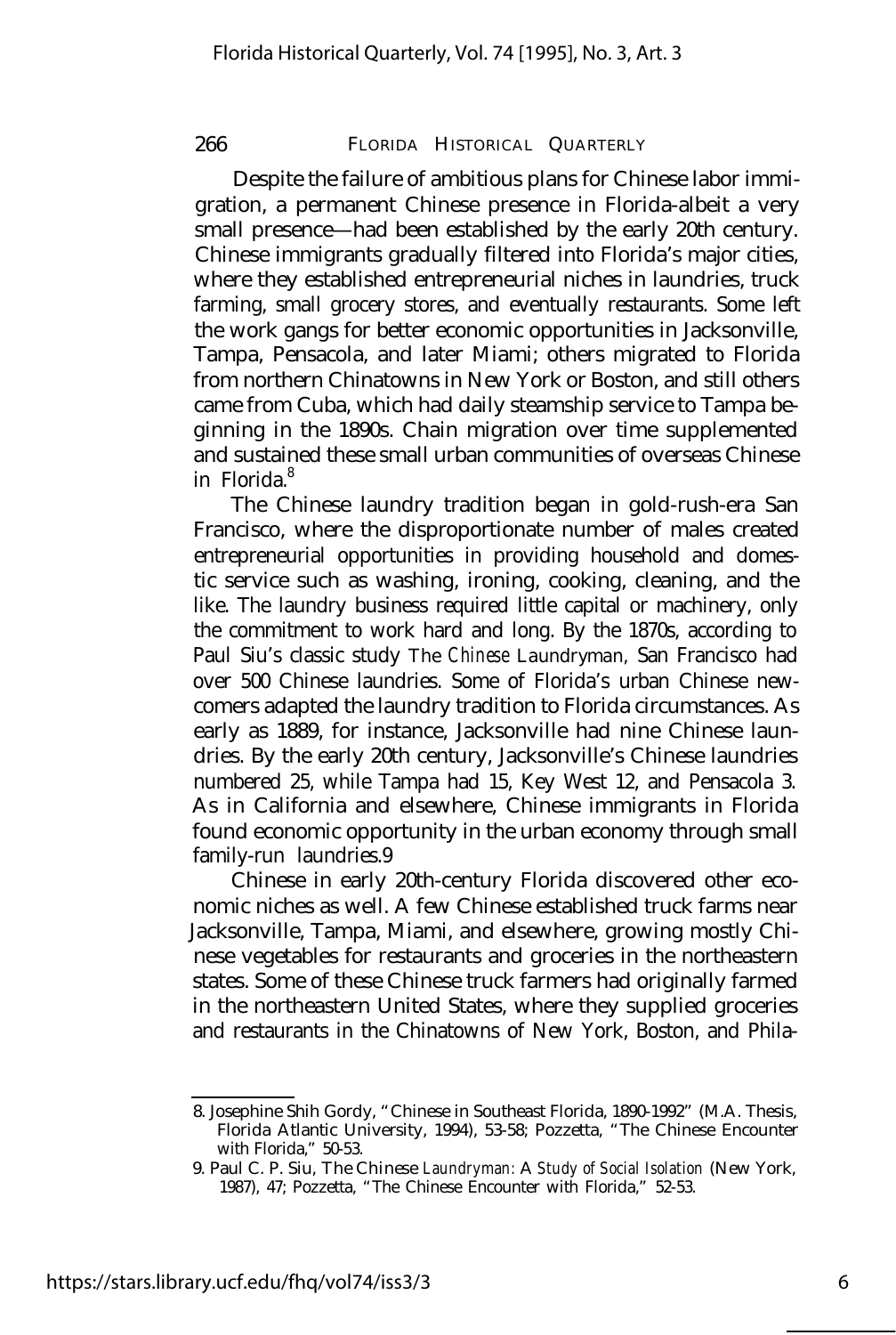delphia. As early as 1907, for instance, a Chinese "agricultural colony" was established on the rural fringes of Jacksonville. By the 1940s, numerous small Chinese truck farmers persisted in the Jacksonville area; the 1940 census reported 86 Chinese in the Jacksonville metropolitan area. Similarly, in the years prior to 1950, three Chinese families opened Chinese vegetable farms in the Sarasota/ Bradenton area in southwest Florida, initially to provide winter vegetables to the Chinese market in the northeast. Later, as the number of Chinese restaurants grew in Florida, the market for Chinese farm produce was much closer. $^{10}$ 

At least one Chinese immigrant, Lue Gim Gong, achieved success in Florida citrus. Departing from a South China village in 1872 at age 12, Lue had been recruited to work in a shoe factory in North Adams, Massachusetts. He was later adopted by a local merchant family related to Anson Burlingame, the American Minister to China in the late 19th century. Lue later inherited the family's citrus grove in DeLand, Florida, where he experimented with new varieties of oranges, grapefruit, and tomatoes and by the early 20th century became a horticulturist of some note, renowned as the "Chinese Burbank," a reference to the famous horticulturist Luther Burbank.<sup>11</sup>

Chinese immigrants in Florida also found an economic niche in small grocery stores, especially in black neighborhoods that were ignored by white retail merchants. Research on ethnic groups in Mississippi and Georgia, where the Chinese communities were larger than in Florida, demonstrate that "the Chinese filled a strategic position between the white and black population by providing goods and services to blacks." The Chinese grocery store tradition also became common in Florida, where the Chinese served a "middleman" function in the black community. City direc-

<sup>10.</sup> Pozzetta, "The Chinese Encounter with Florida," 50-53; Kathleen Cohen, "Immigrant Jacksonville: A Profile of Immigrant Groups in Jacksonville, Florida, 1890-1920" (M.A. Thesis, University of Florida, 1986), 91-100; Cindy H. Wong, "Chinese Outside Chinatown: A Chinese Community in South Florida," *Chinese America: History and Perspectives,* 4 (1991), 49-65.

<sup>11.</sup> Ruthanne Lum McCunn, "Lue Gim Gong: A Life Reclaimed," *Chinese America: History and Perspectives,* 2 (1989), 117-135; Gordy, "Chinese in Southeast Florida," 7-9; Gene M. Burnett, "Florida's Forgotten 'Chinese Burbank,"' in Burnett, *Florida's Past: People and Events that Shaped the State,* vol. 2 (Sarasota, 1988); Frederick Rudolph, "Chinamen in Yankeedom: Anti-Unionism in Massachusetts in 1870," *American Historical* Review, 53 (October 1947), 1-29.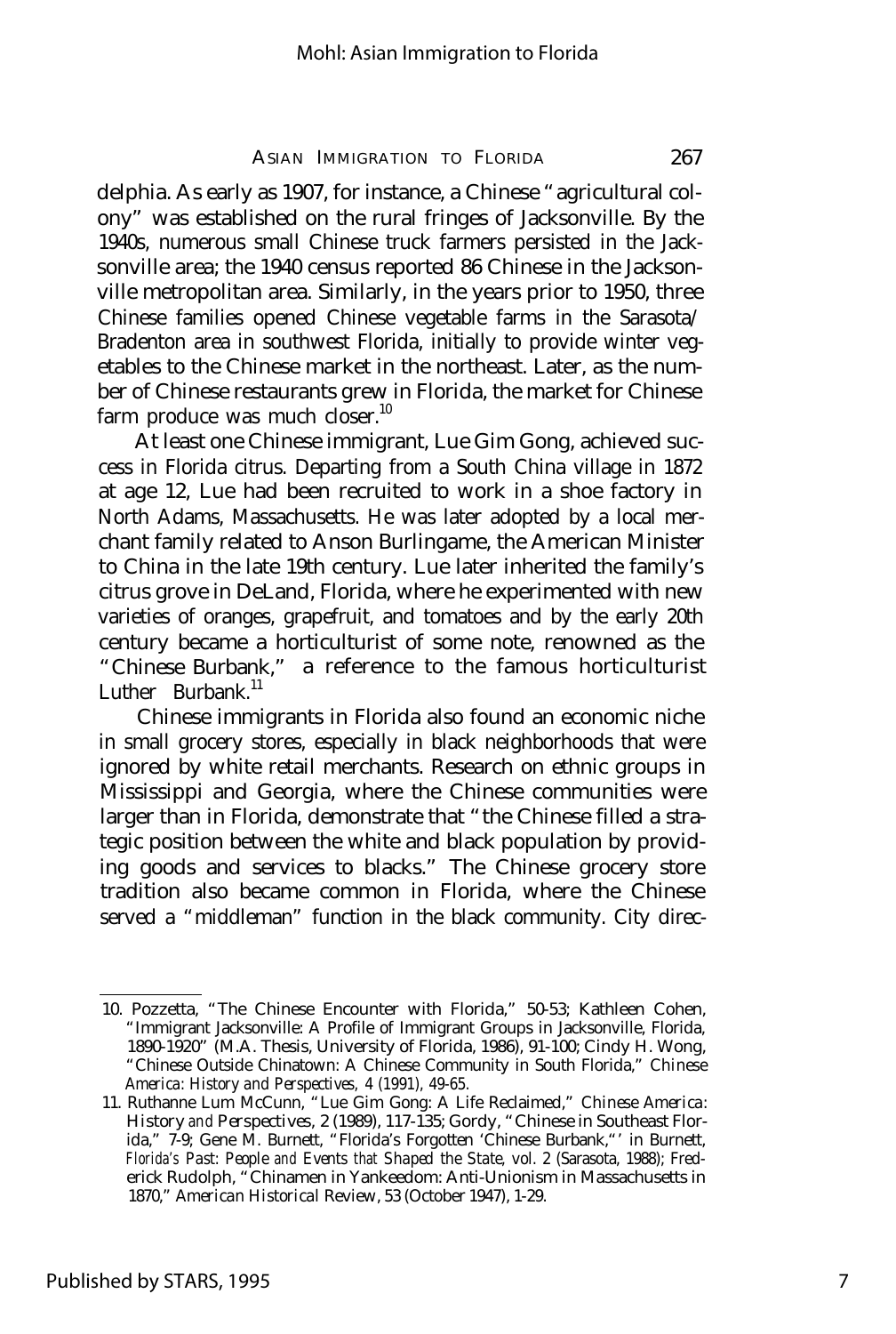tories reveal that by 1906 Jacksonville, Tampa, Miami, and Key West all had a couple of Chinese groceries. $12$ 

The grocery story tradition in Florida took on new dimensions duriug the 1920s when two Chinese pioneers, Joe Wing and Joe Fred Gong, settled in Miami and opened a small grocery store, Joe's Market, in the city's African-American community. The partners named Joe had both immigrated from China as teenagers to join fathers who had already set up laundry businesses in America— one in Boston and one in Georgia. Both arrived in Miami in the mid-1920s intending to set up laundries in the midst of the South Florida real estate and economic boom. But laundry work in Miami was already dominated by Bahamian immigrants, so the two Joes found an alternative economic niche in the grocery business in black Miami. Later, through chain migration, sons, uncles, nephews, and other kin arrived in Miami, almost all from a few villages in South China. New groceries under the same name were established for the newcomers, often using loans from Chinese trade or kinship organizations. By the mid-1960s some 38 Joe's Market groceries served Miami's black community. However, these Chinese groceries eventually suffered from rising crime and civil disturbances after the mid-1960s as well as from price competition from the large supermarket chains. Some stores were burned out in Miami's 1968 ghetto riot; others eventually were closed or sold to various merchants. Although the Chinese grocery store tradition has died out now in Miami, over some 40 years the entrepreneurial Chinese of the first immigrant generation found an effective path to economic opportunity through these neighborhood institunons.<sup>13</sup>

The numbers of Chinese in early 20th century Florida remained relatively small. Indeed, there were only about 5,000 Chinese in the entire South in 1940, and a little over 10,000 in 1950. Florida had a disproportionately small number of the southern to-

<sup>12.</sup> James W. Loewen, *The Mississippi Chinese: Between Black and White* (Cambridge, 1971), 32-57; Cohen, "Immigrant Jacksonville," 94; Pozzetta, "The Chinese Encounter with Florida," 53; Gordy, "Chinese in Southeast Florida," 57-58.

<sup>13.</sup> Gordy, "Chinese in Southeast Florida," 57-65; Transcript of interview with Helen Chin, January 24, 1993 (interview conducted by Josephine Shih Gordy); Transcript of interview with Gow Low, June 23, 1991 (interview conducted by Josephine Shih Gordy).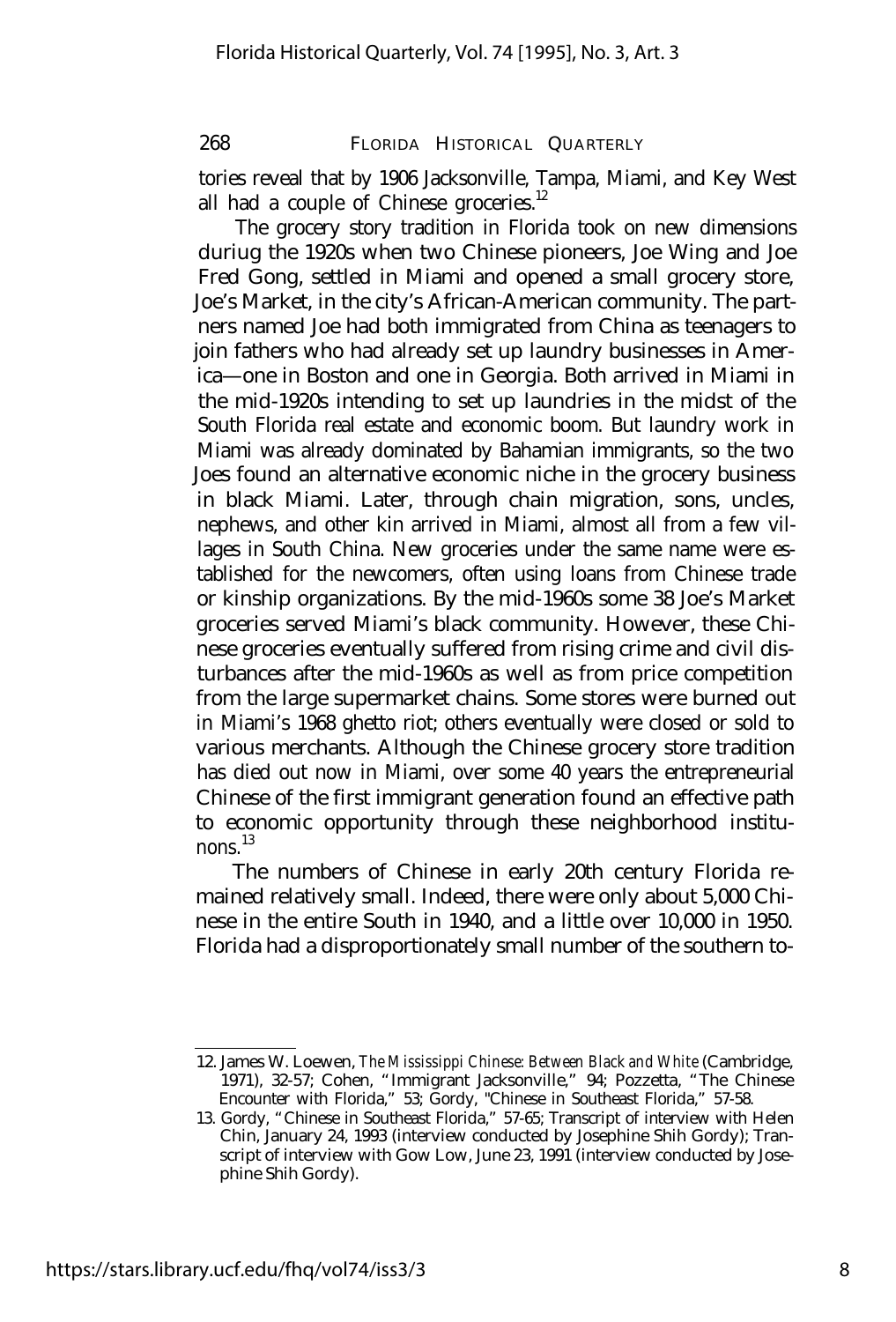tal; the U.S. census reported 214 Chinese in Florida in 1940 and 429 in 1950. The number of early Japanese immigrants was even smaller-about 1,000 in the southern states in 1940 and about 3,000 in 1950. In Florida, the Japanese numbered only 154 in 1940 and 238 in 1950. Yet, curiously, Florida was the site of an unusual Japanese agricultural colony, established in 1904 near present-day Boca Raton.<sup>14</sup>

Most turn-of-the-century Japanese immigrants to the United States came as contract laborers, working in Hawaii or in the Pacific West, although a few Japanese agricultural colonies had been established in Texas. Still other Japanese went in substantial numbers to Brazil and Peru as contract laborers on coffee, cotton, and sugar plantations. However, the Florida agricultural frontier seemed attractive to Kamosu Jo Sakai, an enterprising young man who had received a western education in Japan and converted to Christianity. Many western-educated Japanese of the late-19th century, men like Sakai, experienced the rapid modernization of Japan and looked to the United States as a model of western reform. As in Europe and China, many young and ambitious men sought better economic opportunities through emigration. For those reasons, Sakai came to the U.S., initially to study business at New York University. In 1903 he arrived in Jacksonville with ambitious plans for a Japanese agricultural colony in Florida. Surprisingly, Jacksonville businessmen and even Florida's governor looked favorably upon the plan, apparently hoping thereby to stimulate Florida's agricultural development. Declining the offer from three North Florida counties of 1,000 acres of free land, Sakai instead purchased on credit land in South Florida owned by the Model Land Company, the land-development arm of Henry Flagler's Florida East Coast Railway. Sakai returned to Japan in early 1904 to recruit colonists for the planned settlement. The Russo-Japanese War interfered with recruitment efforts, and problems with American immigration authorities created other delays, but ultimately about 20 Japa-

<sup>14.</sup> Roger Daniels, "Asian Groups," in Charles Reagan Wilson and William Ferris, eds., *Encyclopedia of Southem Culture* (Chapel Hill, 1989), 418-421; U.S. Bureau of the Census, *Sixteenth Census of the United States: 1940. Population,* Vol. II, *Characteristics of the Population,* Part 2, *Florida-Iowa* (Washington, D.C., 1943), 16; U.S. Bureau of the Census, *Census of Population: 1950,* Vol. II, *Characteristics of the Population,* Part 10, *Florida* (Washington, D.C., 1952), 10-31.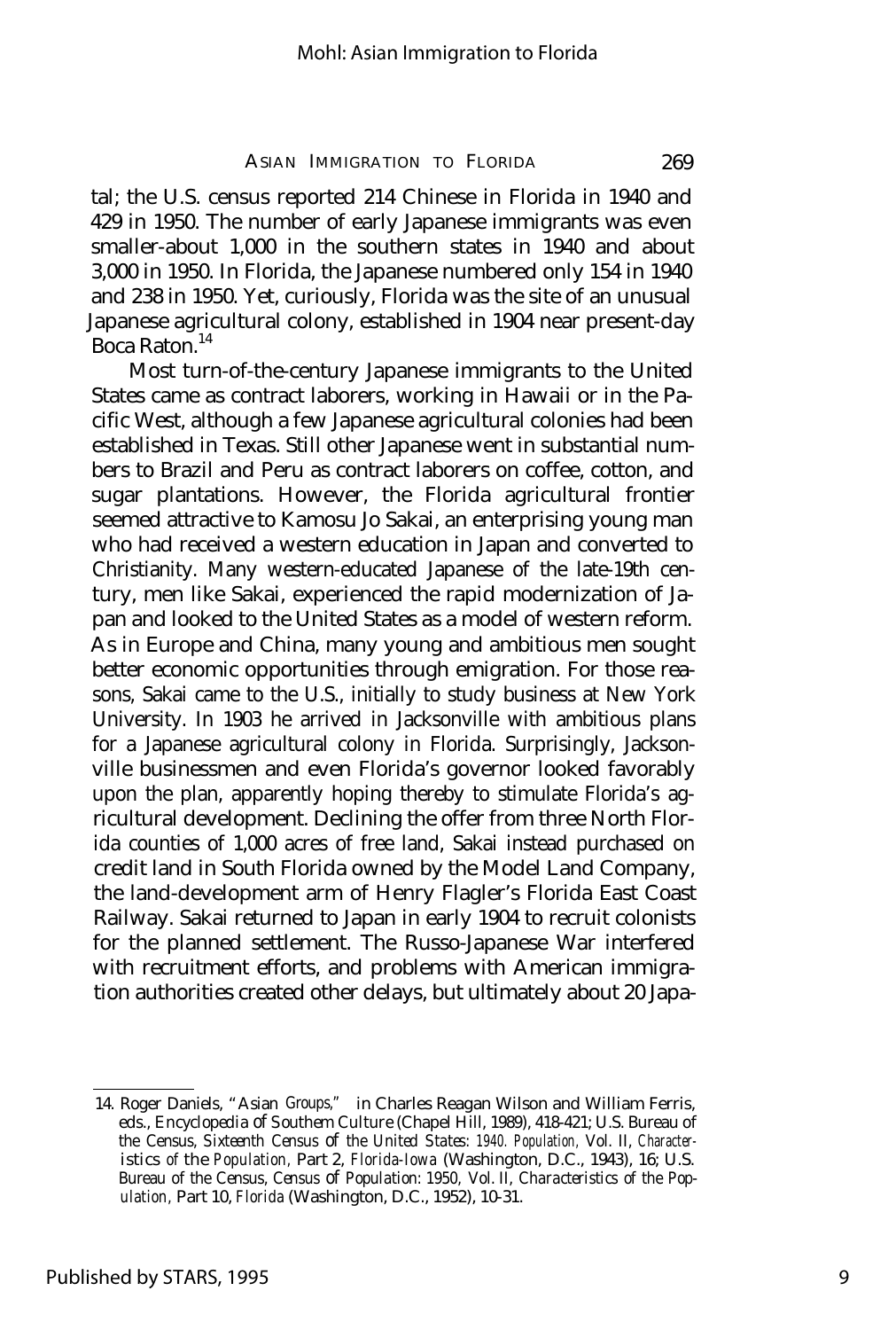nese settlers arrived in South Florida by the end of 1904. These were not typical Japanese immigrants with farming backgrounds, single men who came as temporary contract laborers-by contrast, most were well educated, some businessmen and college students, many graduates of the Doshisha College in Kyoto.<sup>15</sup>

The new Japanese colony— called Yamato (the ancient name for Japan)— had initial difficulties. Sakai sought to build a settlement with families committed to a permanent future in Florida. Yet the first colonists were bachelor college students and businessmen, not the family pioneers Sakai hoped to recruit. The land chosen needed extensive, back-breaking clearing before any planting could begin. The summer heat and rains were discouraging. Sakai at first planned to cultivate rice, tea, and silk, but soil and climate conditions forced a switch to planting pineapples, along with tomatoes and green peppers. But by 1906, the Yamato Colony's fortunes took a turn for the better. Returns from the pineapple crop exceeded all expectations. The FEC Railway built a station near Yamato, permitting the Japanese farmers to ship their produce easily and quickly to northern markets. News of the colony's early success spread to Japan, encouraging others to join Sakai and his colleagues, although these newcomers were mostly farmers rather than college-educated Japanese with families. By 1908, over 40 settlers resided at Yamato, and by the 1920s that number had risen to over 60. A pineapple blight that struck in 1908, along with competition from Cuban pineapple growers, set the colony back temporarily. But Yamato's growers adapted to changing circumstances by planting more vegetables, which over time provided a lucrative income. By the 1920s, in the midst of the Florida real estate boom, several of the Japanese farmers also went into the real estate business. Although Jo Sakai died in 1923 and many settlers returned to Japan, the Yamato colony quietly persisted into the 1930s. Much of the Yamato land was acquired during World War II for an air training base. A few of the Japanese remained in the area until the

<sup>15.</sup> Joanne M. Lloyd, "'Yankees of the Orient': Yamato and Japanese Immigration to America," (MA. Thesis, Florida Atlantic University, 1990), 57-75; George E. Pozzetta and Harry A. Kersey, Jr., "Yamato Colony: A Japanese Presence in South Florida," *Tequesta: The Journal of the Historical Association of Southern Florida* 36 (1976), 66-77; George E. Pozzetta, "Foreign Colonies in South Florida, 1865- 1910," *Tequesta: The Journal of the Historical Association of Southern Florida,* 34 (1974), 51-52.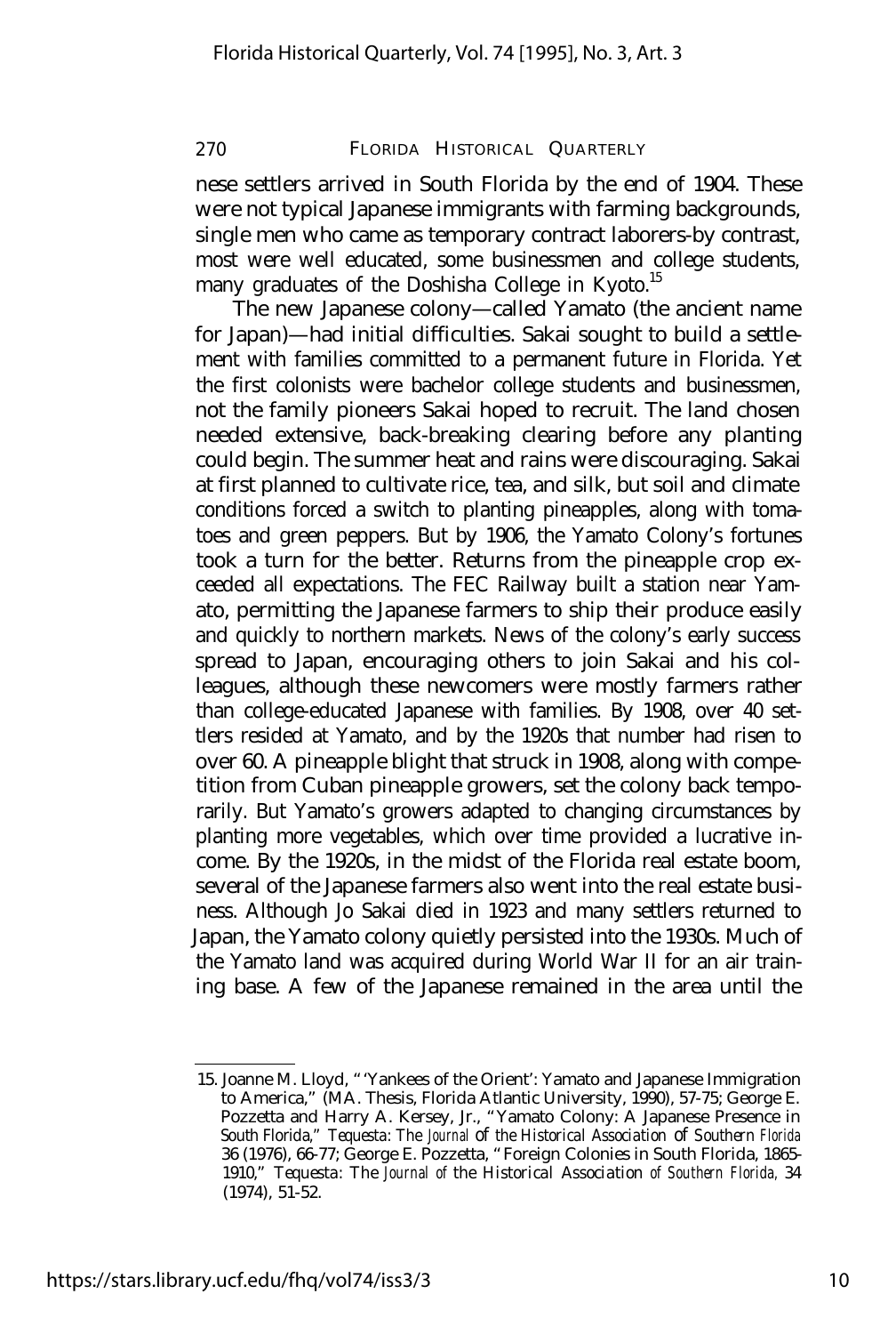1970s but the old Yamato farmland has given way to modern sub divisions and commercial development.<sup>16</sup>

The Chinese and Japanese immigrations to late-19th and early 20th-century Florida represent distinct and discrete episodes in U.S. immigration history. Those early experiences— both in their origins and in their outcomes— seem distinctly different from the pattern of Asian immigration to Florida in the late 20th century. More recent Asian immigration to the Sunshine State stems primarily from three separate sources. First, U.S. military involvement in Asia and the Pacific region generally has brought a new stream of Asian newcomers to Florida: war-brides, military employees, and refugees. Second, federal immigration legislation in 1965 abolished the national origins quota system, which had heavily favored European immigrants. Under provisions of the new legislation, training, skills, and family reunification became the new standards for admission to the U.S.— a policy which over time dramatically shifted the base of American immigration from Europe to Latin America, the Caribbean, and especially Asia and the nations of the Pacific Rim. Finally, a secondary, internal migration of newcomers searching for better economic opportunities has been reflected in a rapid increase in the numbers of Asians in Florida, and in the Sunbelt states generally, since 1970. All three of these factors help explain why Florida has become a new immigrant destination in the last decades of the 20th century.<sup>17</sup>

Census returns since 1960 have recorded the rising number of Asians in Florida, with the largest increases coming in the 1970s and 1980s. In 1960, the total Asian population in Florida, including

<sup>16.</sup> Lloyd, "'Yankees of the Orient,"' 85-124; Pozzetta and Kersey, "Yamato Colony"; "Japanese at Yaniato [sic], Fla., A Recent Settlement," in *Reports of the U.S. Commission on Immigration: Immigrants in Industries,* Part 24: *Recent Immigrants in Agrculture* (Washington, D.C., 1911), 483-485; Larry Rosensweig, *Yamato, Florida: A Colony of Japanese Farmers in Florida* (Delray Beach, FL, n.d.).

<sup>17.</sup> Daniels, "Asian Groups," 420; Ronald Takaki, *Strangers from a Different Shore: A History of Asian Americans* (Boston, 1989), 406-471; David M. Reimers, *Still the Golden Door: The Third World Comes to America* (2nd ed.; New York, 1992), 92-99; Lawrence H. Fuchs, *American Kaleidoscope: Race, Ethnicity, and the Civic Culture* (Hanover, NH, 1991), 289-293; and, for an excellent summary of U.S. immigration policy toward Asians, Roger Daniels, "U.S. Policy Towards Asian Immigrants: Contemporary Developments in Historical Perspective," *International Journal,* 48 (Spring 1993), 310-334.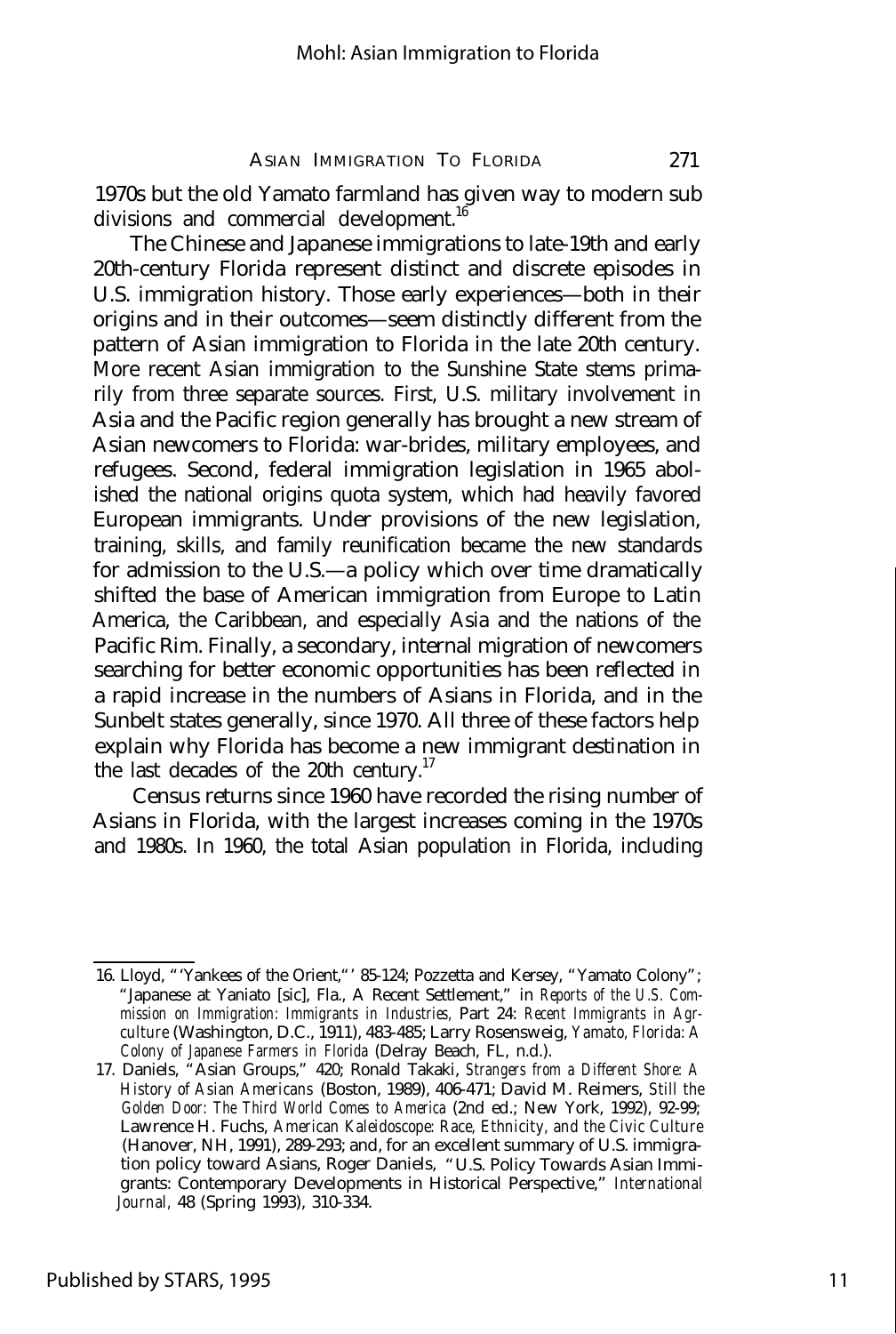|                               |      |           |                                         | 1980                     | $%$ Inc.                 | 1990                            | %<br>Inc.    |
|-------------------------------|------|-----------|-----------------------------------------|--------------------------|--------------------------|---------------------------------|--------------|
| Group                         | 1950 | 1960      | 1970                                    |                          | 1970-80                  |                                 | 1980-90      |
| Filipino                      |      | 2,530     |                                         |                          |                          | 5,092 15,252 199.5 31,945 109.4 |              |
| Asian Indian                  |      | 524       | $\sim$                                  |                          |                          | $11, 039 - 31,457$ 185.0        |              |
| Chinese                       | 429  | 1,501     |                                         |                          |                          | 3,133 12,930 312.7 30,737 137.7 |              |
| <b>Vietnamese</b>             |      |           |                                         | 7,077                    | $\overline{\phantom{a}}$ |                                 | 16.346 131.0 |
| Korean                        |      | 193       | $\sim 100$                              | 4,948                    | $\sim 100$ m $^{-1}$     |                                 | 12.404 150.7 |
| Japanese                      |      | 238 1,591 | 4,090                                   | 5,667                    | 38.6                     |                                 | 8.505 50.1   |
| Thai                          |      |           |                                         |                          |                          | $4.457 -$                       |              |
| Pacific Islander              |      |           |                                         | 2,148                    |                          |                                 | 4,446 107.0  |
| Pakistani                     |      | 19        |                                         | $\overline{\phantom{a}}$ | $\overline{\phantom{a}}$ | $2,800 -$                       |              |
| Laotian                       |      |           |                                         |                          | ٠                        | $2.423 -$                       |              |
| Cambodian                     |      |           |                                         |                          |                          | $1, 617 -$                      |              |
| Total Asians in Florida 1,142 |      |           | 6.801 21.772 62.514 187.1 154.302 146.8 |                          |                          |                                 |              |

Table 1. Most Numerous Asian Groups in Florida, 1950-1990

Source: U.S. Census, 1950-1990.

both foreign born and native born of foreign or mixed parentage, stood at 6,801 (see Table 1). This number included 1,501 Chinese, 1,591 Japanese, and  $2,530$  Filipinos.<sup>18</sup>

By 1970, Florida's Asian foreign stock population had more than tripled to 21,772, including 3,133 Chinese, 4,090 Japanese, and 5,092 Filipinos. The census reportage was not detailed enough in 1960 and 1970 to provide comparable statistics on other, smaller Asian groups such as Asian Indians, Koreans, or Vietnamese.<sup>19</sup>

The Asian population of Florida surged by 187.1 percent during the 1970s to 62,515 (see Table 1). By 1980 Filipinos constituted the most numerous Asian group, with over 15,000 islanders in Florida, followed by Chinese and Asian Indians. Vietnamese, Japanese, Koreans, and Pacific Islanders made up most of the remainder (see Table 1). The advancing trend of Asian immigration continued during the 1980s rising by 146.8 percent to 154,302 (see Table 1). Once again, the dominant groups were Filipinos, Asian Indians, and Chinese, with over 30,000 of each group, followed by smaller

<sup>18.</sup> U.S. Bureau of the Census, *U.S. Census of Population: 1960. Detailed Characteristics, Florida,* PC(1)-11D (Washington, D.C., 1962), Table 99, p. 303.

<sup>19.</sup> U.S. Bureau of the Census, *1970 Census of Population, Characteristics of the Population,* Part 11, *Florida,* Section 1 (Washington, D.C., 1973), Table 17, p. 74.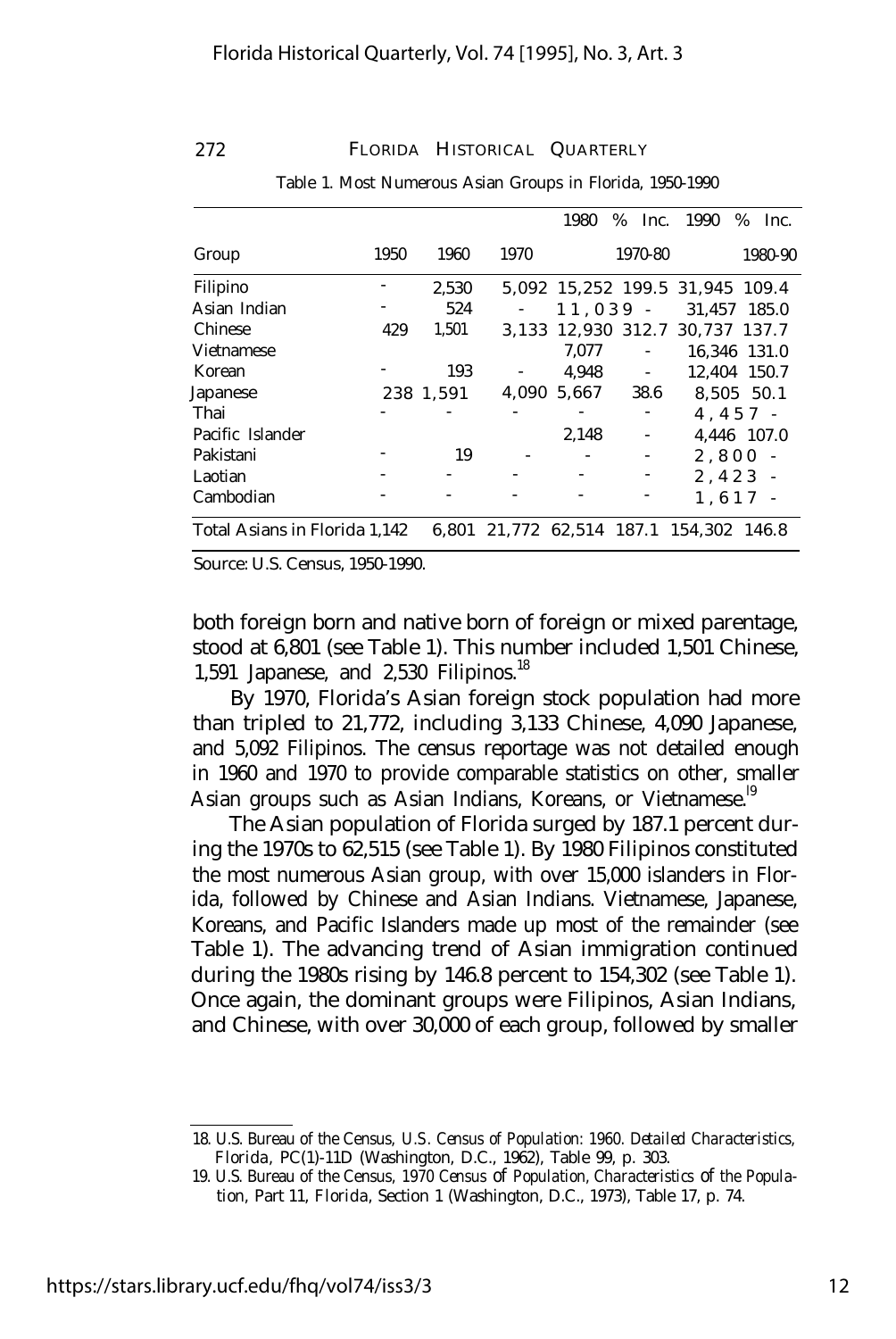| County         | 1970   | 1980   | <b>Percent Increase</b><br>1970-80 | 1990    | <b>Percent Increase</b><br>1980-90 |
|----------------|--------|--------|------------------------------------|---------|------------------------------------|
| Alachua        | 488    | 1.917  | 292.8                              | 4,556   | 137.7                              |
| <b>Brevard</b> | 793    | 2,212  | 178.9                              | 5.379   | 143.2                              |
| <b>Broward</b> | 1.355  | 4.923  | 263.3                              | 17,130  | 248.0                              |
| Dade           | 5.379  | 14.069 | 161.6                              | 26.307  | 87.0                               |
| Duval          | 2.555  | 6.107  | 139.0                              | 12.940  | 111.9                              |
| Escambia       | 1.474  | 3.347  | 127.4                              | 5.048   | 50.8                               |
| Hillsborough   | 1.040  | 3.876  | 272.7                              | 11.379  | 193.6                              |
| Okaloosa       | 508    | 1.841  | 262.4                              | 3,658   | 98.7                               |
| Orange         | 824    | 3.624  | 340.0                              | 13.994  | 286.1                              |
| Palm Beach     | 1.011  | 2.905  | 187.3                              | 9.020   | 210.5                              |
| Pinellas       | 1,168  | 3,385  | 190.0                              | 9,790   | 189.2                              |
| Seminole       | 120    | 1.463  | 1.119.2                            | 4.843   | 231.0                              |
| Florida        | 21.772 | 62.514 | 187.1                              | 154.302 | 146.8                              |

#### Table 2. Asians in Florida, by County, 1970-1990\*

\*Data provided for twelve counties with the largest Asian population in 1990. Source: U.S. Census, 1970-1990.

but still substantial numbers of Vietnamese, Koreans, and Japanese (see Table 1).

Since the 1960s the new Asians have tended to concentrate heavily in Florida's major metropolitan counties: Dade, Broward, Duval, Palm Beach, Orange, Hillsborough, Pinellas, and Escambia. Big cities such as Miami, Jacksonville, Orlando, Tampa/St. Petersburg, Fort Lauderdale, West Palm Beach, and Pensacola obviously provided the kind of economic opportunities, kinship communities, and cultural connections that attracted the newcomers from the Pacific Rim (see Table 2). In 1990, about two-thirds of Florida's Asians resided in the state's seven major metropolitan areas.

Recent censuses have also revealed notable variations in group settlement patterns. As early as the 1950s for instance, Filipinos had begun to concentrate in Jacksonville and Pensacola. Chinese have been the dominant Asian group in the Miami metropolitan area for over 40 years. Asian Indians, whose group strength increased dramatically over the past 25 years, are heavily concentrated in Dade and Broward Counties. Surprisingly, Vietnamese have settled in larger numbers in Orlando, St. Petersburg, and Tampa than in Pensacola, where they have a more visible presence in the fishing and shrimping industry. And Florida's Japanese, who were more dominant than the Chinese or Filipinos in many urban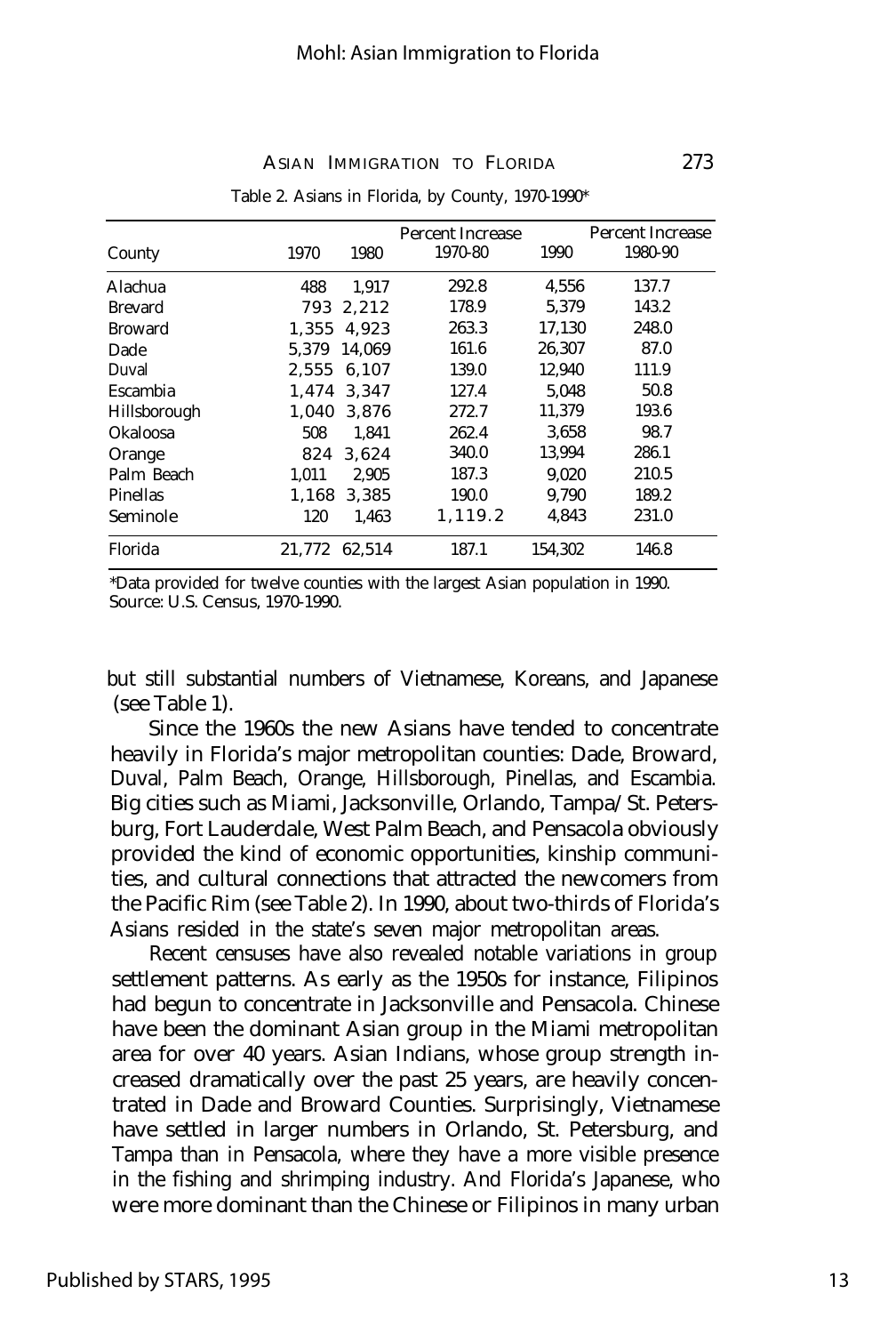| Asian          |       |                         |       |       |                            |       |  |
|----------------|-------|-------------------------|-------|-------|----------------------------|-------|--|
| County         |       | Chinese Filipino Indian |       |       | Korean Vietnamese Japanese |       |  |
| <b>Broward</b> |       |                         |       |       |                            |       |  |
| 1960           | 54    | 75                      |       |       |                            | 56    |  |
| 1970           | 280   | 189                     |       |       |                            | 343   |  |
| 1980           | 1,579 | 807                     | 1,242 | 263   | 395                        | 366   |  |
| 1990           | 4,739 | 1,787                   | 5,737 | 1,065 | 1,190                      | 643   |  |
| Dade           |       |                         |       |       |                            |       |  |
| 1960           | 441   | 290                     |       |       |                            | 271   |  |
| 1970           | 1,271 | 677                     |       |       |                            | 809   |  |
| 1980           | 5,247 | 1,834                   | 3,649 | 880   | 567                        | 931   |  |
| 1990           | 8,847 | 3,846                   | 6,147 | 1,403 | 1,014                      | 1,310 |  |
| Duval          |       |                         |       |       |                            |       |  |
| 1960           | 134   | 259                     |       |       |                            | 127   |  |
| 1970           | 252   | 1,375                   |       |       |                            | 297   |  |
| 1980           | 538   | 4,207                   | 346   | 203   | 255                        | 367   |  |
| 1990           | 946   | 7,302                   | 1,050 | 709   | 773                        | 470   |  |
| Escambia       |       |                         |       |       |                            |       |  |
| 1960           | 7     | 249                     |       |       |                            | 29    |  |
| 1970           | 52    | 996                     |       |       |                            | 135   |  |
| 1980           | 258   | 1,501                   | 198   | 85    | 703                        | 259   |  |
| 1990           | 419   | 2,142                   | 202   | 197   | 1,246                      | 339   |  |
| Hillsborough   |       |                         |       |       |                            |       |  |
| 1960           | 42    | 31                      |       |       | $\overline{a}$             | 111   |  |
| 1970           | 112   | 133                     |       |       |                            | 318   |  |
| 1980           | 543   | 545                     | 594   | 724   | 588                        | 522   |  |
| 1990           | 1,647 | 1,816                   | 2,316 | 1,705 | 1,687                      | 681   |  |
| Orange         |       |                         |       |       |                            |       |  |
| 1960           | 60    | 35                      |       |       |                            | 102   |  |
| 1970           | 102   | 156                     |       |       |                            | 259   |  |
| 1980           | 482   | 1,039                   | 382   | 399   | 812                        | 310   |  |
| 1990           | 2,133 | 2,450                   | 3,244 | 1,046 | 2,686                      | 697   |  |
| Palm Beach     |       |                         |       |       |                            |       |  |
| 1960           | 21    | 43                      |       |       |                            | 46    |  |
| 1970           | 88    | 88                      |       |       |                            | 238   |  |
| 1980           | 779   | 432                     | 845   | 256   | 163                        | 241   |  |
| 1990           | 2,398 | 1,073                   | 2,395 | 441   | 1,019                      | 364   |  |
| Pinellas       |       |                         |       |       |                            |       |  |
| 1960           | 19    | 28                      |       |       |                            | 73    |  |
| 1970           | 142   | 166                     |       |       |                            | 402   |  |
| 1980           | 495   | 528                     | 617   | 289   | 683                        | 303   |  |
| 1990           | 1,321 | 1,300                   | 1,248 | 777   | 2,185                      | 547   |  |

Table 3. Major Asian Groups in Florida, by Urban County, 1960-1990

Source: U.S. Census, 1960-1990.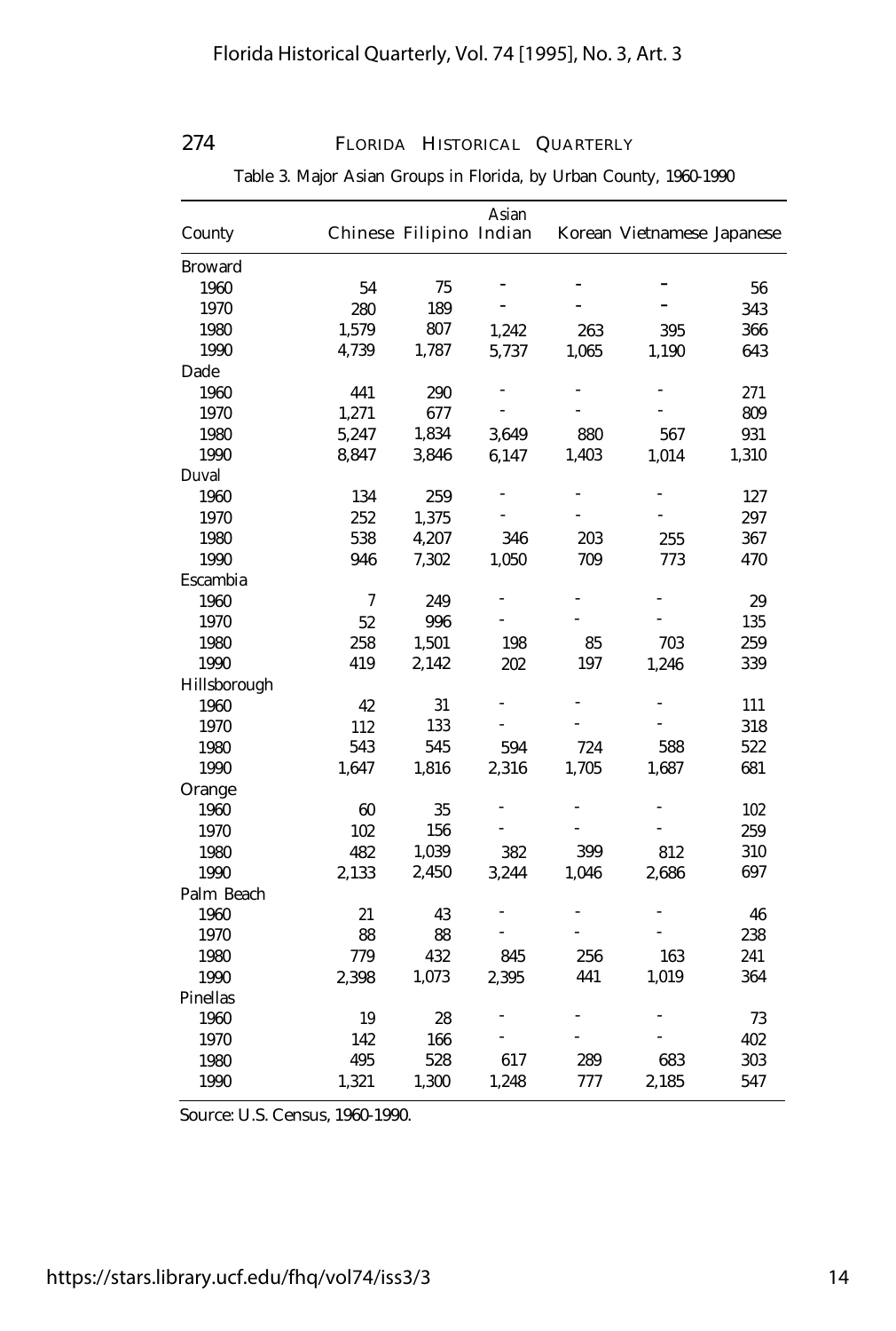counties in the early post-war era, have not increased in numbers very substantially since 1960 (see Table 3).

Although the census statistics provide the best measure we have over time of the changing Asian immigration pattern, we must be sensitive to the probability of substantial undercounts of Asians as well as of other immigrants to Florida in recent decades. It is quite clear to many researchers that large numbers of illegal and/or uncounted Asian immigrants have slipped unobserved and uncounted through the gates of entry and through the enumeration procedures of the census takers. A south Dade County farming colony of several hundred Sikhs from India was somehow missed entirely by the 1990 census, as were several thousand Bangladeshis in Palm Beach County. Consequently, the actual number of Asians in Florida may be considerably higher than the totals provided in the 1980 or 1990 census. Similarly, the self-identification procedure of the census may have skewed reality in cases such as Chinese or Indians from Cuba, Jamaica, Trinidad, or elsewhere in the Caribbean. Such newcomers may have identified themselves on census forms not by their racial/ethnic designation but by the nation from which they emigrated (some Chinese and Indian families have been in the Caribbean for many generations dating back to the mid-19th century). Moreover, there has been little updating of immigration statistics for the years since 1990, so even normal immigration has certainly boosted the Asian totals still higher than those officially reported in 1990. Thus, census statistics must be used carefully, but they nevertheless provide measurable evidence of demographic change over time.

In retrospect, World War II set the United States on a new path in the Pacific Rim region, ultimately with major consequences for Asians already in the U.S. and for future Asian immigration. As ethnic historian Ronald Takaki has noted in his study *Strangers from a Different Shore* (1989), the war was "a crucial dividing line," as various Asian American groups were pulled "into a whirlpool of chaos and change." Japanese Americans were incarcerated in detention camps while Chinese, Filipinos, and Koreans provided strong support for the war effort. Subsequently, Congress repealed the Chinese exclusion law, opened immigration under the quota system for Filipinos, Chinese, Koreans, and Asian Indians, and permitted the naturalization of Asian immigrants. In California, where many Asians had settled, restrictions on alien land ownership were ended. The war and the subsequent occupation of Japan also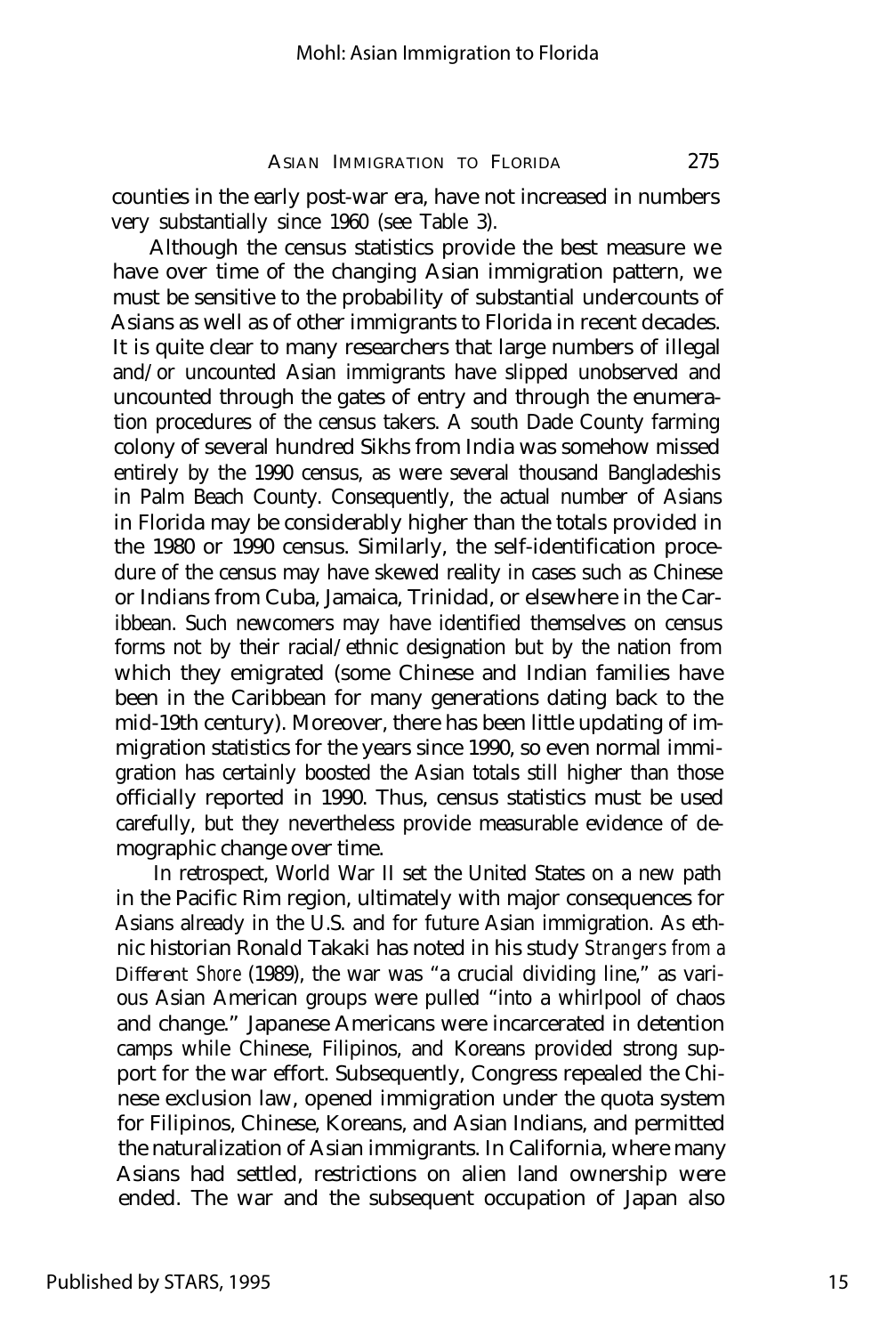brought American servicemen into contact with Asian populations for the first time since the turn-of-the century conflict in the Philippines. Later wars in Korea and Vietnam had similar consequences.<sup>20</sup>

The new role of the U.S. in Asia and the long-term military presence in the region began to reshape post-war immigration patterns to the United States. Thousands of U.S. servicemen brought home Asian spouses from Japan, China, Korea, and the Philippines. The War Brides Act of 1945 permitted alien wives (although not Japanese wives) to immigrate outside the quota system, while the McCarran-Walter Act of 1952 repealed the anti-Japanese Oriental Exclusion Act of 1924, thus facilitating the immigration of Japanese spouses of American military personnel. The numbers arriving were substantial: during the 1950s for instance, about 46,000 Japanese immigrated to the U.S. but over 39,000, or about 86 percent, of them were women, mostly military spouses. One study suggests that World War II war brides may have numbered as many as 100,000. Tens of thousands followed in the wake of subsequent wars in Korea and Vietnam. Over the entire period from 1947 to 1975, war brides and military spouses from Japan totaled 66,681, from Korea 28,205, from the Philippines 51,747, from Thailand 11,166, and from Vietnam  $8,040$ <sup>21</sup>

American military presence in the Pacific had other consequences as well. Filipinos had begun working in the U.S. Navy, mostly as mess stewards and attendants, after World War I; by 1930, over 4,000 Filipinos were serving in the U.S. Navy or on U.S. merchant marine ships, while other thousands were working in Navy yards in the U.S. or as longshoremen in U.S. ports. After World War II and the achievement of Philippine independence in 1945, the Navy continued to recruit Filipinos for domestic work on ships and for shore duty at naval bases. By 1970, some 14,000 Filipinos were at work on U.S. Navy ships and in American naval ports.<sup>22</sup>

<sup>20.</sup> Takaki, *Strangers from a Different Shore,* 357-405, quotation on p. 357.

<sup>21.</sup> Elfrieda Berthiaume Shukert and Barbara Smith Scibetta, *War Brides of World War II* (Novato, CA, 1988), 185-218; Roger Daniels, *Asian America: Chinese and Japanese in the United States since 1850* (Seattle, 1988), 306-307; Reimers, *Still the Golden Door,* 21-26.

<sup>22.</sup> Bruno Lasker, *Filipino Immigration to Continental United States and to Hawaii* (Chicago, 1931), 61-63; H. Brett Melendy, *Asians in America: Filipinos, Koreans, and East Indians* (Boston, 1977), 83-84; Daniels, *Coming to America,* 358-359.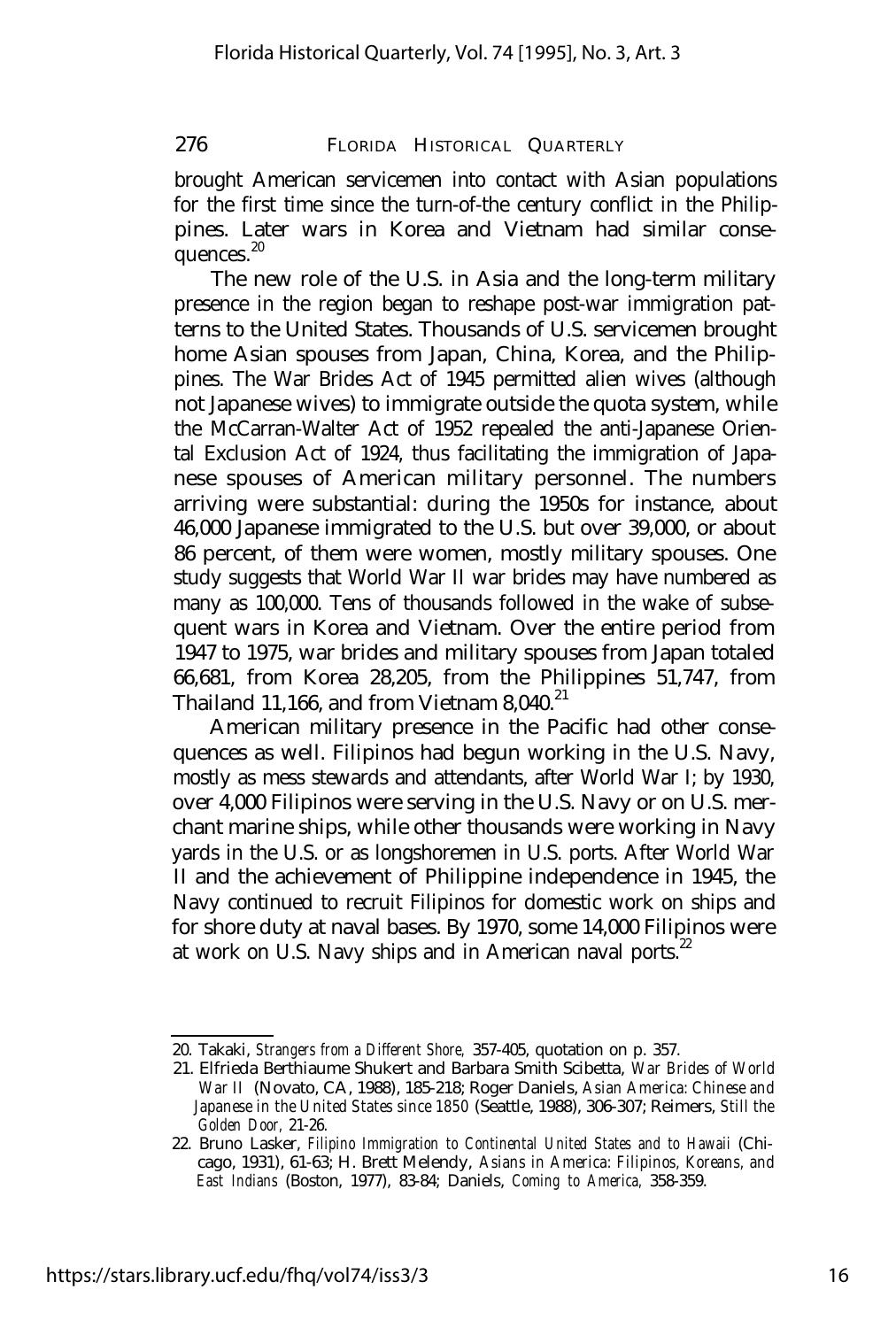Finally, the fallout from World War II and subsequent American involvement in Asian wars has produced new refugee communities in the United States. After the "fall" of China to Communist forces in 1949, up to 2,000 Chinese "refugees" were admitted to the U.S. annually; during the 1950s, about 32,500 Chinese legally entered the U.S. The Vietnam War had much larger consequences for American immigration, as large numbers of Vietnamese, Cambodians, Laotians, and Hmong, entered the U.S. under a special refugee status. By 1985, for instance, some 634,000 Vietnamese refugees had settled in the U.S., along with 218,000 Laotians, 161,000 Cambodians, and over 60,000 Hmong. In a variety of ways, then, U.S. military action in the Pacific region had long-term consequences for Asian immigration to the U.S. As immigration historian David M. Reimers has noted, "the presence of American troops in Asia during and after World War II, especially in Japan, China, and Korea, was a key factor in explaining South and East Asian immigration from 1945 to 1965."<sup>23</sup>

The national immigration patterns flowing from American military activities in the Pacific region were mirrored directly in Florida. With the exception of the Yamato Colony, the Japanese population in Florida had always been quite small. As late as 1950, there were only 238 Japanese in the entire state. During the 1950s, however, the state's Japanese population shot up more than sixfold to 1,591 (see Table 1). Moreover, almost two-thirds of the Japanese immigrants in Florida were women, clearly suggesting the impact of arriving Japanese war brides and military spouses. The imbalance in the Japanese sex ratio continued over the next several decades. By 1980, some 70 percent of the 5,667 Japanese in Florida were women. The pattern apparently was less common among Florida's Chinese and Filipinos in the post-war era, since the sex ratio favored males in both cases by 1960, the first census in which the large number of military spouses from the 1950s would have been recorded.<sup>24</sup>

<sup>23.</sup> Reimers, *Still the Golden Door,* 25; Daniels, *Asian America,* 306-307; Takaki, *Strangers from a Different Shore,* 461; Fuchs, *The American Kaleidoscope,* 353.

<sup>24.</sup> Raymond J. Mohl, "Women, War Brides, and Japanese Immigration to the United States and Florida," Undergraduate Research Paper, Florida Atlantic University, 1988); U.S. Census, 1960, Table 99, p. 303.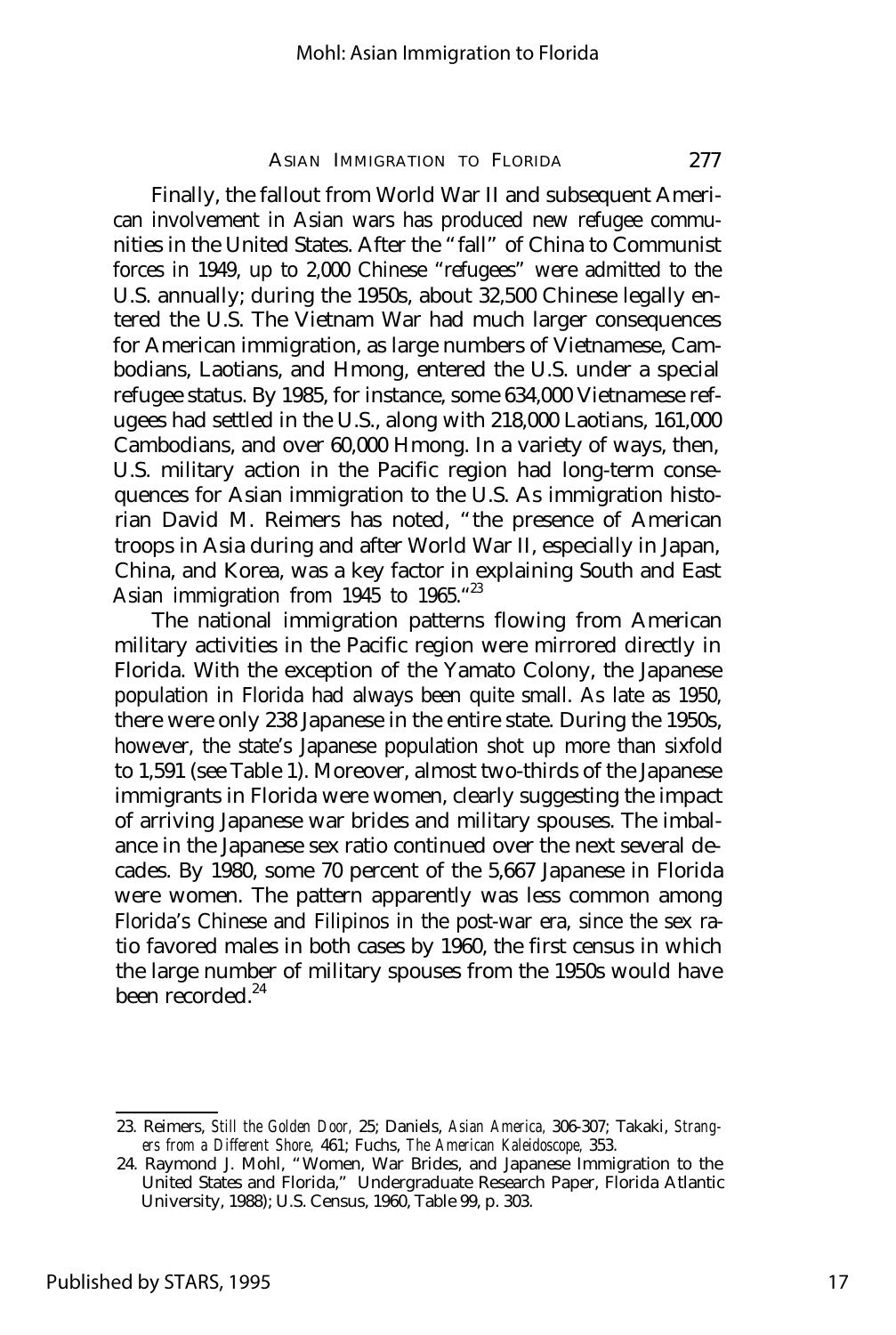The new military role of the United States in the Pacific has had other consequences for Florida. Two large U.S. naval bases- in Jacksonville and in Pensacola— essentially serve as way stations for Filipino immigrants to Florida. At least since 1960, the Filipinos have been the largest single Asian group in the Sunshine State, although their dominance in relation to other groups began tapering off in the 1980s. By 1990, some 32,000 Filipinos called Florida home (see Table 1): Duval County, home of the naval base in Jacksonville, had the largest single concentrations of Filipinos in Florida— 7,300. The three-county Pensacola metropolitan area (Escambia County, Santa Rosa County, and Okaloosa County) had another 3,600 Filipinos in 1990. Sizable numbers of Filipinos have also found their way to Miami, Orlando, Tampa/St. Petersburg, and other metropolitan areas (see Table 3). Many of the Filipino newcomers since 1970 have come as a consequence of the 1965 immigration reform, which permitted family reunification as well as entry of people with desirable skills, such as nurses, doctors, and engineers.<sup>25</sup>

The immigration of Asian wartime or post-war refugees provides still another explanation of the changing racial makeup of the Florida population in the second half of the 20th century. The number of Chinese in Florida more than tripled during the 1950s to almost 1,600, some of whom were war brides. It was the Vietnam War, however, that brought the greatest number of Asian war refugees to Florida. There were over 7,000 Vietnamese in Florida in 1980, and more than 16,000 in 1990 (see Table 3). The Vietnamese fishermen and shrimpers in the Pensacola area, numbering about 1,650 in 1990, have given these Southeast Asian refugees a presence on Florida's Gulf Coast. However, even more Vietnamese have settled in Orlando, Tampa, and St. Petersburg. Laotians, Cambodians, and Thais, as well as Amerasian children of Vietnam-era GIs, are also beginning to demonstrate a presence in Florida— all

<sup>25.</sup> U.S. Bureau of the Census, *1980 Census of Population: General Social* and *Economic Characteristics, Florida,* Section 1, PC8O-l-C11 (Washington, D.C., 1983), Table 58, 27-48; U.S. Bureau of the Census, *1990 CensuS of Population: General Population Characteristics, Florida,* Section 2, 1990 CP-l-11 (Washington, D.C., 1992), 988-996; Jacksonville *Florida Times-Union,* February 28, 1986, September 10, 1990.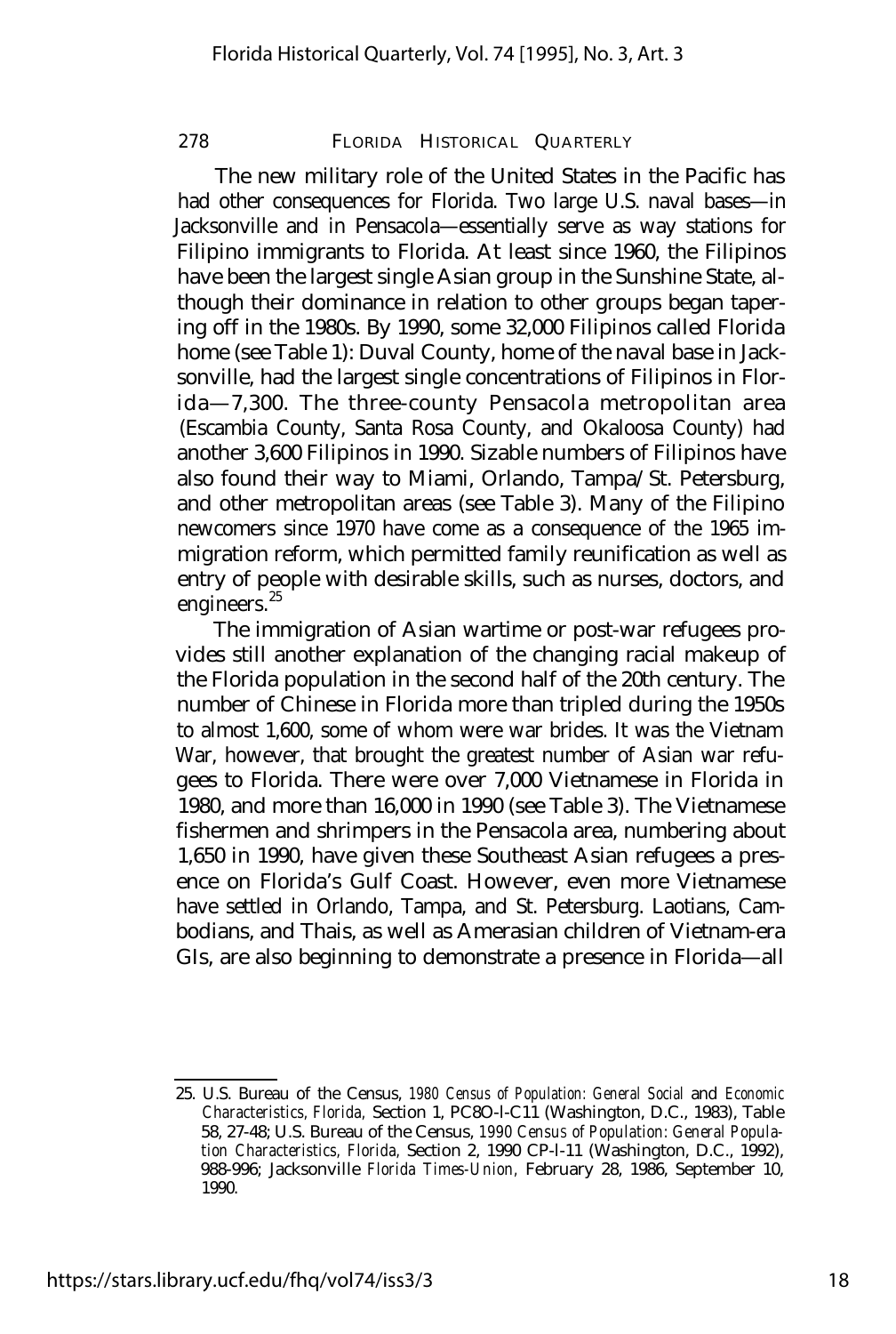consequences of American military action in Southeast Asia in the 1960s and 1970s.  $26$ 

New Asian immigration to Florida has other sources, as well. The Immigration Act of 1965 abolished the restrictive immigration legislation of the 1920s and tossed out the discriminatory quota system. Instead, the new immigration reform substituted family reunification and desired training, skills, and professions as new requisities for admission to the U.S. Because of pressure from American labor unions, about 80 percent of new admissions initially stemmed from family reunification, while less than 20 percent of admissions went to those with employable skills. At the time of this new legislation, few political leaders or immigration reformers anticipated that the new immigration policy ultimately would open the gates to large numbers of Asian or Latin immigrants. But that is exactly what happened, as the family reunification provisions began to kick in during the 1970s and after. $27$ 

"Second wave" Asian immigrants who arrived in the postwar years, or those who came singly after 1965, once they became citizens, were eligible to bring close relatives to the U.S. And once those newcomers became naturalized after five years or more, additional relatives became eligible for entry. The provision permitting entry of professionals and skilled technicians also had an impact. By 1980, more than 9,000 Filipino physicians and an even larger number of Filipino nurses had come to the U.S. Similarly, Asian Indians made up one of the fastest growing new immigrant groups by the mid-1970s when about 20,000 were arriving each year; about 75 percent of the Asian Indians were engineers, scientists, professors, and other highly skilled technicians. Thus, although it clearly was not intended or anticipated, the Immigration Act of 1965 made possible a dramatic expansion of Asian immigration by the 1970s. In the 1970s and 1980s, three-fourths of all new

<sup>26.</sup> U.S. Census, 1960, Table 99, pp. 11-303; U.S. Census, 1980, Table 58, p. 27; U.S. Census, 1990, Table 79, p. 988; Paul D. Starr, "Troubled Waters: Vietnamese Fisherfolk on America's Gulf Coast," *International Migration Review,* 15 (Spring-Summer 1981), 226-238. By the mid-1990s some 2,000 Amerasian children arrived in Florida under the 1987 Amerasian Homecoming Act. See Fort Lauderdale *Sun-Sentinel,* April 3, 1994.

<sup>27.</sup> Reimers, *Still the Golden Door,* 61-91.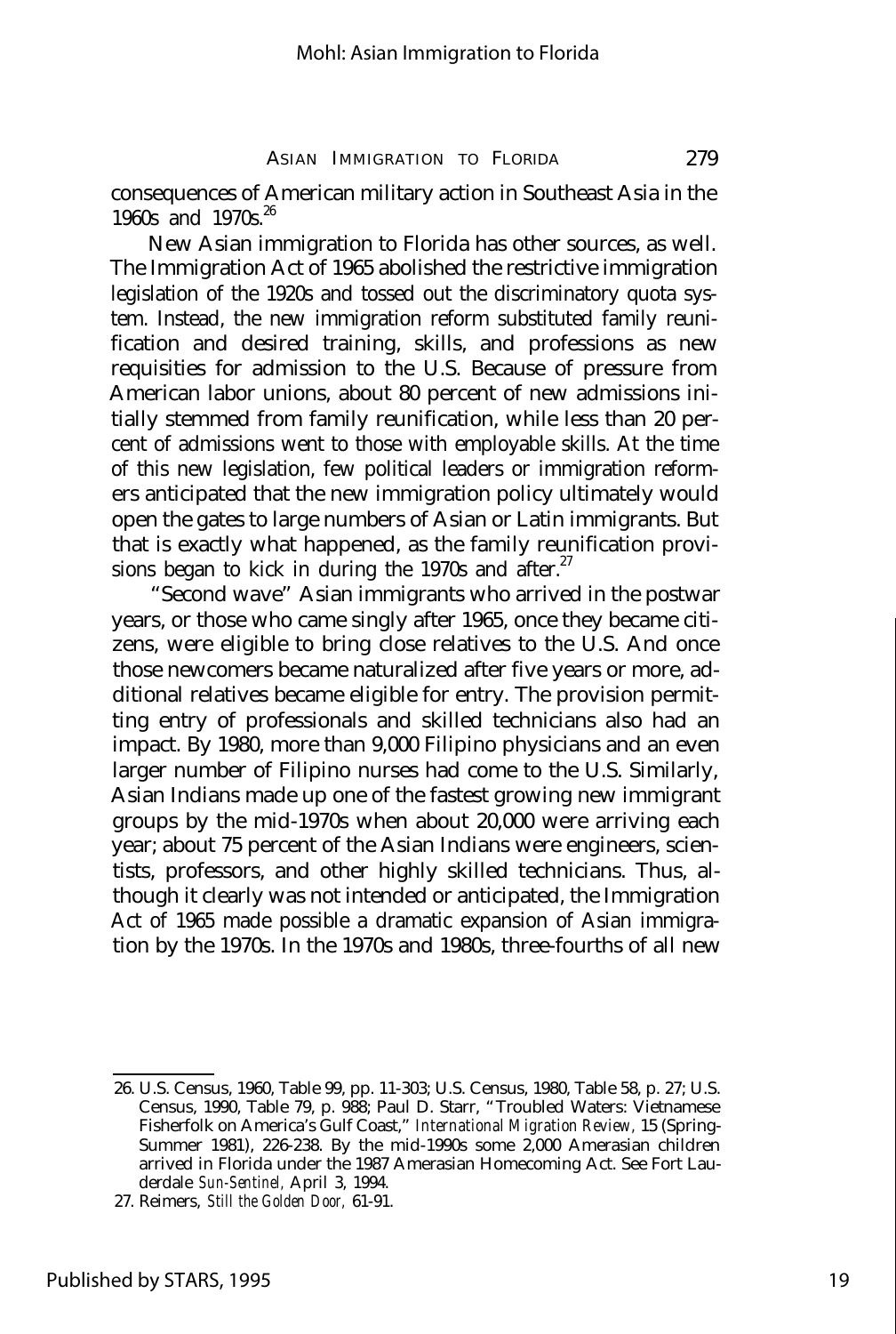immigration to the U.S. came from Asia, Latin America, and the Caribbean. $^{28}$ 

Much of the Asian immigration to Florida since 1965 is a direct consequence of the Immigration Act of 1965. Florida's Asian population surged during the 1970s and 1980s. In the large urban counties and metropolitan areas, the Asian population doubled and tripled or more during those two decades (see Tables 2 and 3). In the three-county Orlando metropolitan area (Orange County, Seminole County, and Osceola County), for instance, the Asian population grew from under 1,000 in 1970 to well over 20,000 in 1990. In Alachua County, home of the University of Florida, the Asian population rose dramatically from under 500 in 1970 to over 4,500 in 1990— much of this increase stemming from the arrival of Asian professors, students, and medical personnel at the university's medical school and large teaching hospital (see Table 2). Census counts from 1970 to 1990 demonstrate similar demographic growth profiles for the Asian population in virtually every one of Florida's large metropolitan areas.<sup>29</sup>

Many of Florida's new Asian residents arrived directly from their homeland. But clearly not all, or perhaps not even most, of the post-1965, second wave Asian newcomers to Florida are direct immigrants to the Sunshine State. A large portion of the new Asians are "secondary migrants"-those who have migrated internally within the U.S. in search of better business or professional opportunities, or for some other reason. Florida is the fourth largest state, with an expanding population and a growing job market in service industries, tourism, technology, health care, and entrepreneurial businesses. The state has been on the receiving end of a massive internal Sunbelt migration since the end of World War II. It is not surprising that energetic and entrepreneurial Asian immigrants were attracted by the growth prospects of one of the largest Sunbelt states. Many of the Vietnamese, for instance, came to Flor-

<sup>28.</sup> Takaki, *Strangers from a Different Shore,* 419-471; Reimers, *Still the Golden Door,* 91- 122; Gary R. Hess, "The Forgotten Asian Americans: The East Indian Community in the United States," *Pacific Historical Review,* 43 (November 1974), 576-577, 595-596; Roger Daniels, *History of Indian Immigration to the United States: An Interpretive Essay* (New York, 1989); Marcia Mogelonsky, "Asian-Indian Americans," *American Demographics,* 17 (August 1995), 32-39.

<sup>29.</sup> U.S. Census, 1980, Table 58, pp. 2747; U.S. Census, 1990, Table 79, pp. 988-996.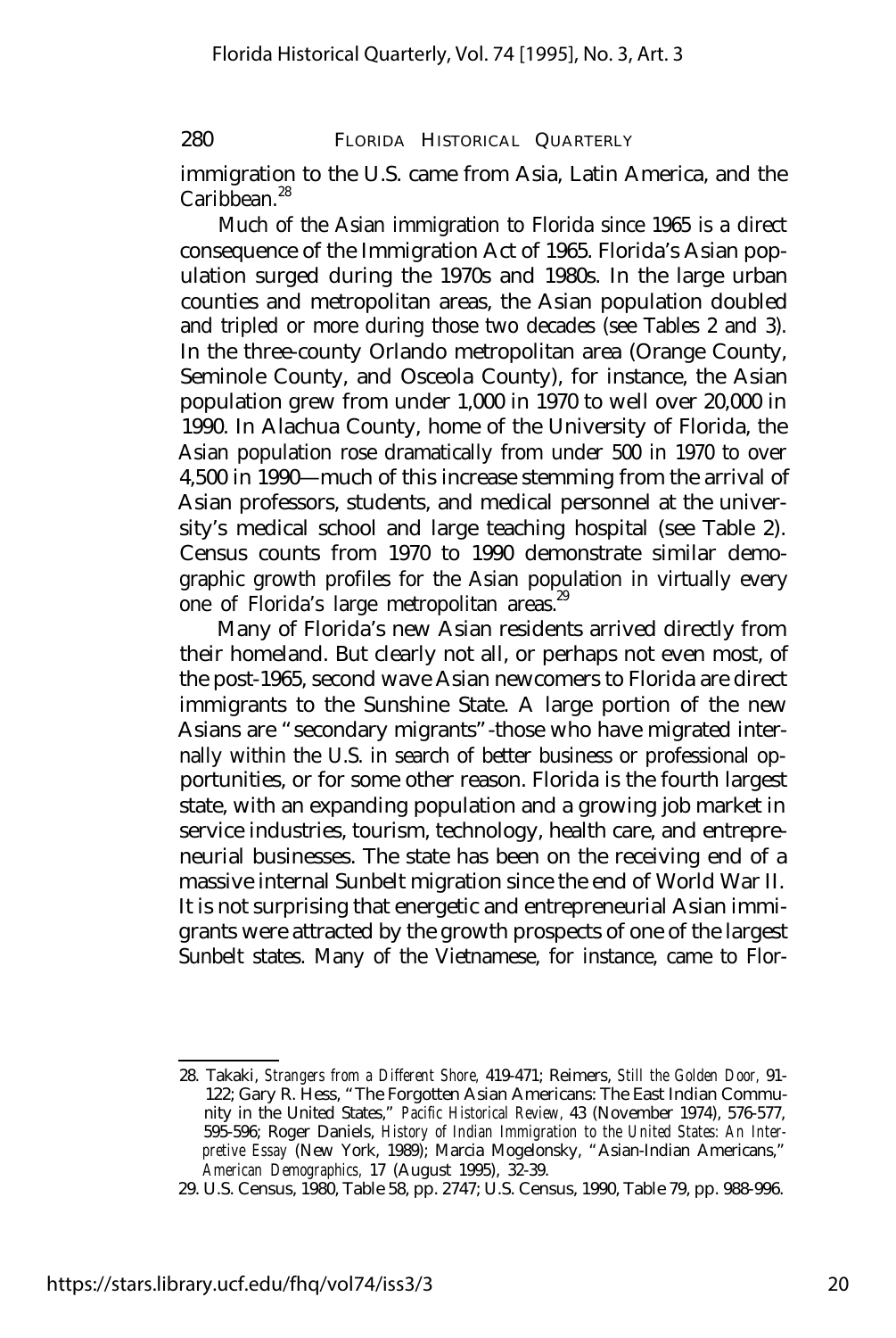ida by way of California or Texas. Similarly, many Asian Indians first arrived in California, where (among other things) they found an economic niche in the business of running small motels. Later, they spread out into other parts of the country including Florida and the South; by 1994, almost 400 Florida motels were run by Indians. Thus, the tremendous magnetic attraction of the Sunbelt has affected both native-born Americans and the new Asian Amer $i$ cans $\frac{30}{2}$ 

Florida may be thought of as a center of Hispanic life and culture, but a considerable Asian immigration during the 1970s and 1980s brought a diversity of new ethnic cultures to the Sunshine State. In Dade County, Hialeah may be 88 percent Hispanic, but it has also become home to more than 1,000 Asians, many of whom shop at the Saigon Supermarket, run small businesses and restaurants, and attend cultural events sponsored by the South Florida Buddhist Association and the Vietnamese Veterans Association. In Orlando, the Florida Vietnamese Buddhist Association operates the Long Van temple for the city's small Vietnamese community. More than 17,000 Asians now reside in Broward County, many of them clustered in a Lauderdale Lakes neighborhood called "Little Asia," where Vietnamese and Chinese signs outnumber English on storefronts and strip shopping centers. Groceries, restaurants, video stores, beauty shops, insurance agencies, and doctors' offices all provide a sense of ethnic and cultural identity. A weekly Korean newspaper, the bilingual *Korean American Journal* published in Miami, and with news bureaus in Jacksonville, Tampa, and Orlando, gets mailed to more than 3,000 Korean households in Florida. Chinese, Korean, and Japanese language schools serve immigrant children in Jacksonville, Coral Gables, Miami, Fort Lauderdale, and Boca Baton. In Jacksonville, an institutionally well-developed Fili-

<sup>30.</sup> Elliott Barkan, "New Origins, New Homeland, New Region: American Immigration and the Emergence of the Sunbelt, 1955-1985," in Raymond A. Mohl, ed., *Searching for the Sunbelt: Historical Perspectives on a Region* (Knoxville, 1990), 124 148. On Asian Indians as hoteliers in Florida, see "Equal Opportunity," *Florida Trend,* 37 (May 1994), 61-63. For evidence of extensive economic entrepreneurialism among Asians in Florida, see U.S. Bureau of the Census, 1987 *Economic* Censuses. *Survey of Minority-Owned Business Enterprises: Asian Americans, American Indians. and Other Minorities* (Washington, D.C., 1991), especially Tables 5, 6, and 7. See also Reed Ueda, *Postwar Immigrant America: A Social History* (Boston, 1994), 64-67,91-92.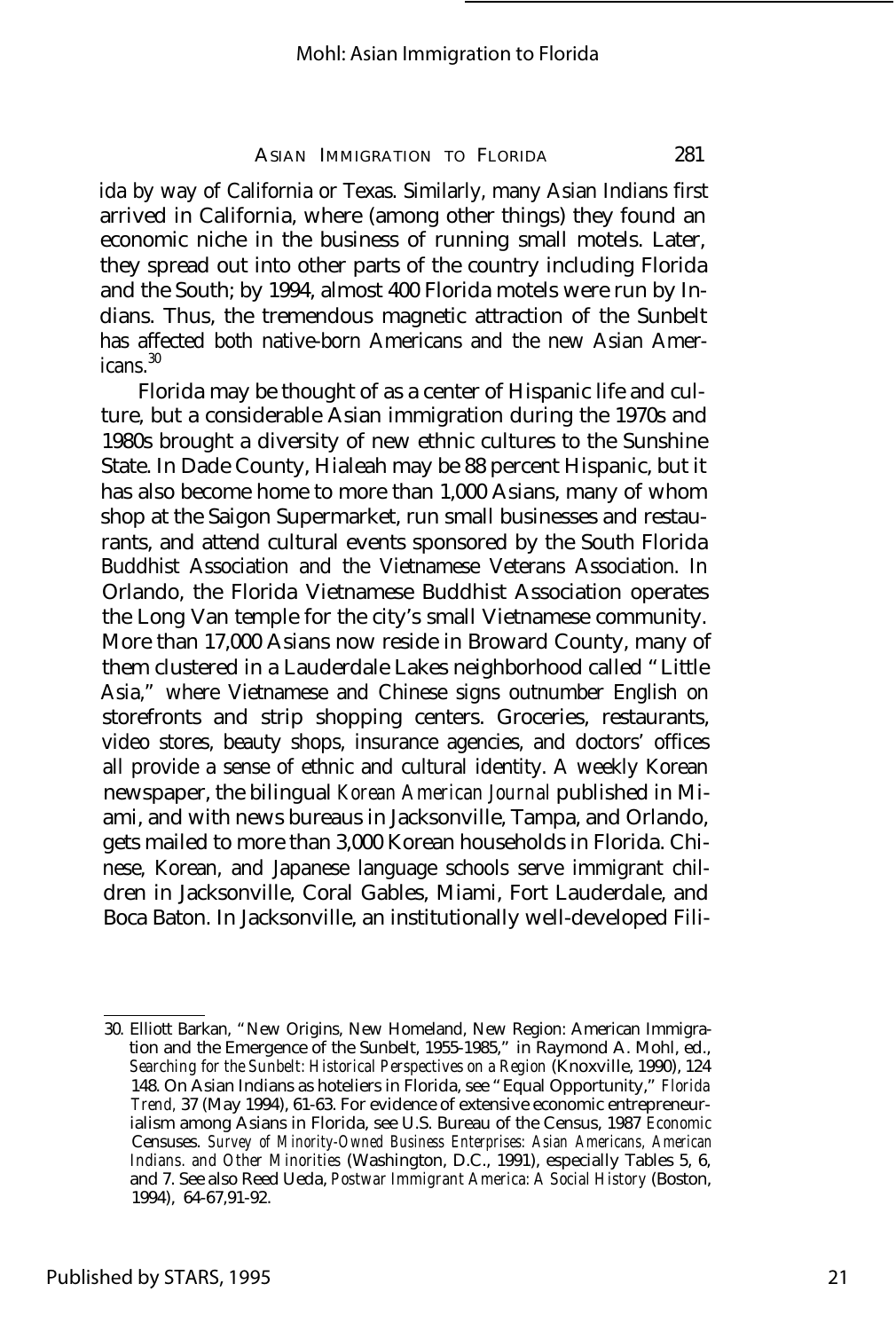pino community supports a variety of cultural activities, including a popular Rizal Day parade.<sup>31</sup>

The Chinese in Florida have created an especially vibrant ethnic cultural life in their new home. For instance, ten separate Chinese organizations in Miami sponsor an annual Chinese New Year Festival. The *Florida Chinese News,* published in Miami, has a circulation of 10,000, but it competes with several other Chinese-language papers in South Florida, including the *Miami Chinese Times,* the *Chinese Community News,* and the *Overseas Chinese News.* The latter paper has a weekly circulation of over 10,000, mostly distributed free at Chinese restaurants and grocery stores. All of the Chinese papers combine local and Florida coverage with news from China, Hong Kong, and Taiwan. The *Miami Chinese Times* offers a match-making service, printing profiles of marriage-minded single men and women in China. In Miami, Chinese from Jamaica publish their own monthly magazine, *The Dragon,* which offers both community news and discussion of cultural issues. As the largest group in Dade and Palm Beach counties and the second largest in Broward County, the South Florida Chinese have a wide institutional network, both to aid in adjustment to American society and to retain Chinese culture, especially across generations. As a spokesman for the Chinese School of Boca Raton noted, "we want the second generation to experience the Chinese culture and learn about our heritage."<sup>32</sup>

Among the Asian immigrants, no group had a faster growth rate during the 1970s and 1980s than Asian Indians. More than one-third, or about 12,000, of Florida's Asian Indians lived in Dade and Broward counties in 1990. Most are professionals or small business proprietors who have found economic success in America, but cling to old country cultural ways. In Sunrise, for instance, a "Little India" has emerged centered on a shopping plaza with a variety of Indian shops and restaurants. In Lauderhill, Indians from Trinidad run grocery stores providing traditional foods and video tapes of Indian movies. In Hollywood, a refurbished downtown movie the-

<sup>31.</sup> *Miami Herald,* January 1, 1991, April 21, 1991, April 6, 1993, September 13, 1993; Fort Lauderdale *Sun-Sentinel,* January 5, 1993, December 19, 1993; *Florida Times-Union,* June 24, 1989, June 7, 1992.

<sup>32.</sup> *Miami Herald,* July 31, 1991, February 10, 1995; *Sun-Sentinel,* December 19, 1993; Gordy, "Chinese in Southeast Florida," 118-126. See also Gary Tie-Shue, "The Chinese Jamaican Experience: Adjustment and Advancement," *The Dragon,* 10 (May-June 1994), 8, 10; (July-September 1994), 8.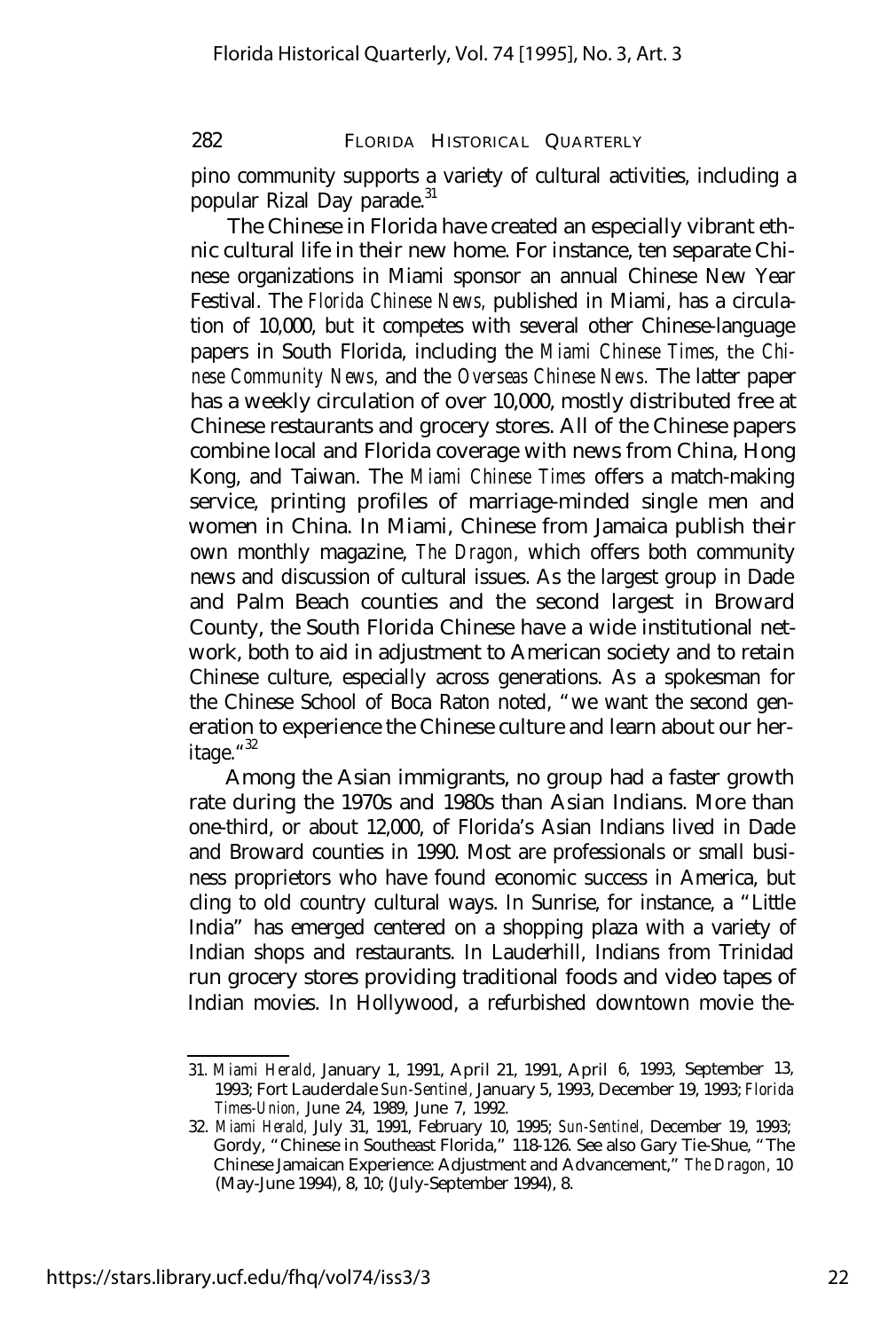ater— now renamed the Bombay Hollywood Cinema— shows Indian films and attracts viewers from all over South Florida. The Indian Popular Culture Forum, a South Florida organization, promotes better economic and political ties between the U.S. and India. The Florida Hindu Parishad in Oakland Park provides religious services and cultural activities for over 300 Hindu families. In Fort Lauderdale in March 1994, over 1,200 people attended the Festival of Holi, an annual Hindu religious celebration sponsored by the Florida Hindu Organization. In Boca Raton, the South Florida Association of Indians regularly celebrates India's Independence Day.<sup>33</sup>

Muslims from South Asia are also represented in Florida's new cultural mix. The Florida Muslim Alliance, based in Orlando, and a weekly newspaper, *The Muslim Chronicle,* published in Broward County, provide a cultural focus for Pakistanis in Florida. The Islamic School of South Dade offers classes in the Muslim religion and Urdu, the language of Pakistan. Palm Beach County Muslims, many from India, Pakistan, and Bangladesh, established a mosque in West Palm Beach in 1994, other mosques are located in Cooper City, Pompano Beach, Belle Glade, and Fort Pierce. In 1993, the Bangladesh Association of Florida sponsored the first Bengali Cultural Festival in Pompano Beach in celebration of the Bengali New  $Y<sub>Par</sub>$ <sup>34</sup>

As all these group activities suggest, Asian identity and culture in Florida have been maintained and nurtured through a myriad of Asian cultural organizations. When the Asian-American Federation of Florida, based in Broward County, published a *Community Directory* in 1992, some 46 separate Asian organizations were listed as sponsors. These included the Asian-American Civic Alliance, the Association of Indians in South Florida, the Burmese-American Association of Florida, the Chinese Cultural Association, the Filipino Community Association of Florida, the Korean Association of Greater Miami, the Pakistan Cultural Society, the South Florida Formosa Association, the Thai-American Association of South Flor-

<sup>33.</sup> *Miami Herald,* June 24, 1991, March 2, 1994, March 30, 1994, April 13, 1994, May 23, 1994, October 1, 1994, July 19, 1995; *Sun-Sentinel,* August 16, 1993.

<sup>34.</sup> *Miami Herald,* February 7, 1993, May 16, 1993, September 13, 1993, April 13, 1995; *Palm Beach Post,* February 11, 1994.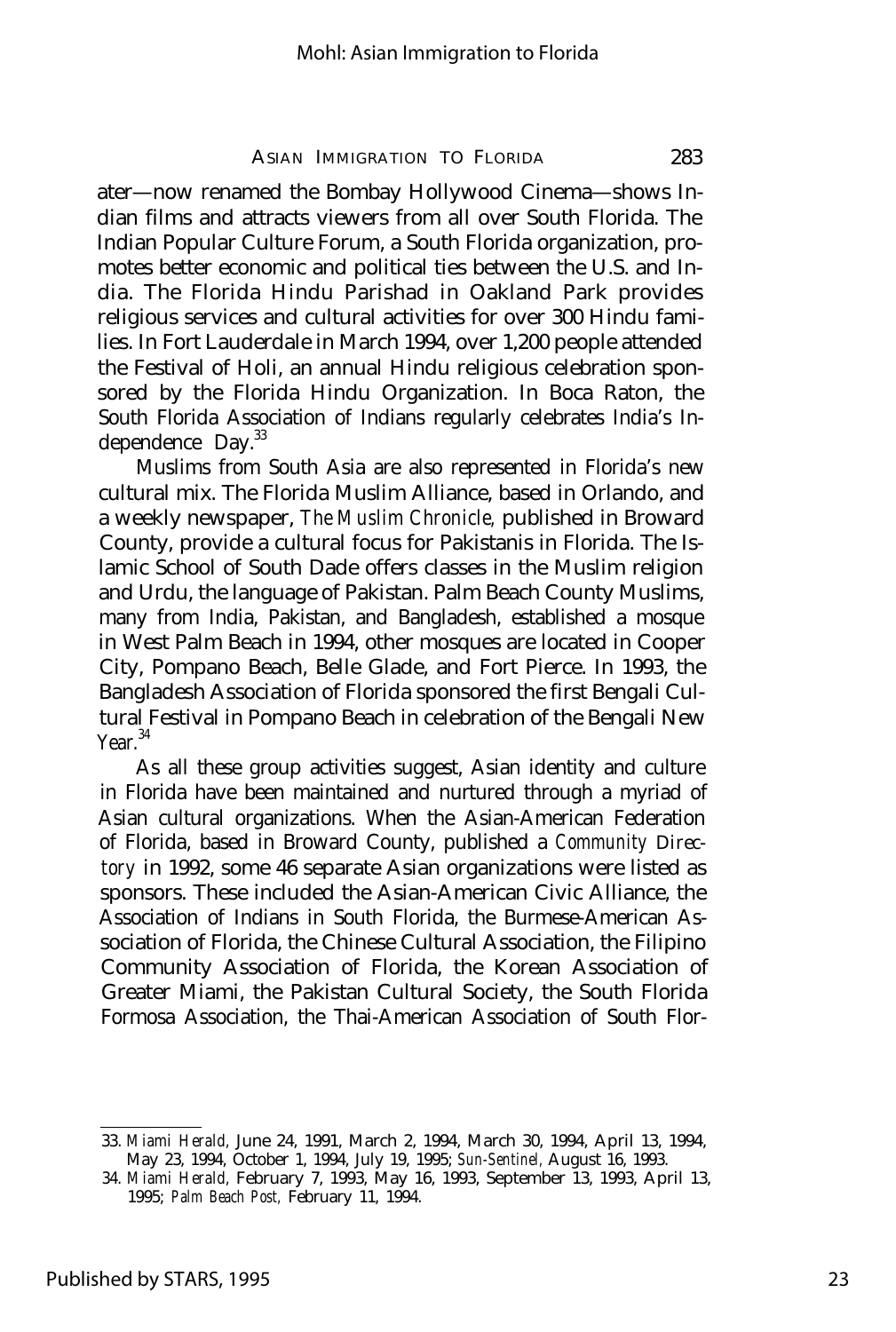ida, the Florida Hindu Organization, the Malaysian Club, and the Foundation for Better Living of Laotians in Florida. These groups, and many others, provide a sense of group identity and cultural cohesion not unlike the ethnic organizations of European immigrants to the U.S. in the industrial era.<sup>35</sup>

Some recent studies, such as William Wei's *The Asian American* Movement (1993), have suggested that a "pan-Asian" movement marked by a distinct Asian ethnic consciousness has emerged in the United States in recent decades. Some efforts along these lines have been successful in Florida. For instance, during the 1980s, a small newspaper aimed at the Asian-American community, the *Florida Asian American,* was published in Fort Lauderdale. That paper eventually folded, but it was succeeded in 1990 by the monthly *International Asian-American,* also published in Fort Lauderdale and sponsored by the Asian-American Federation of Florida. The editor noted when the first issue was published that the new paper would provide "a forum for the individual communities to read news about their own communities," while at the same time it would speak in "a united voice for all of the Asians-because alone each community is not very large." As one editorial put it, "it is time for Asians to assert their identity, their heritage and their rights to fullest participation and sharing in all responsibilities and duties in American society." Each issue of the *International Asian-American* has a separate page for the various Asian groups— "Pakistani News, " "Indian News," "Vietnamese News," "Korean News," "Filipino News," and so on— both in English and in the language of the  $group.<sup>36</sup>$ 

Also appealing to the broader Asian community in South Florida is the weekly *Asian Spectrum* covering international, national, and local news of interest to Asians, mostly in English but with some pages in Chinese. This paper has also been interested in defending the Asian community against hate crimes and anti-Asian ethnic violence, such as the 1992 mass beating incident in Coral

<sup>35.</sup> Florence Allbaugh, ed., Asian *American Federation Community Directory* (Davie, FL, 1992), 32-38.

<sup>36.</sup> William Wei, *The Asian American Movement* (Philadelphia, 1993); Yen Le Espiritu, *Asian American Panethnicity: Bridging Institutions and Identities* (Philadelphia, 1992); *Miami Herald,* February 5, 1990; *International Asian American* (March 1990), 2.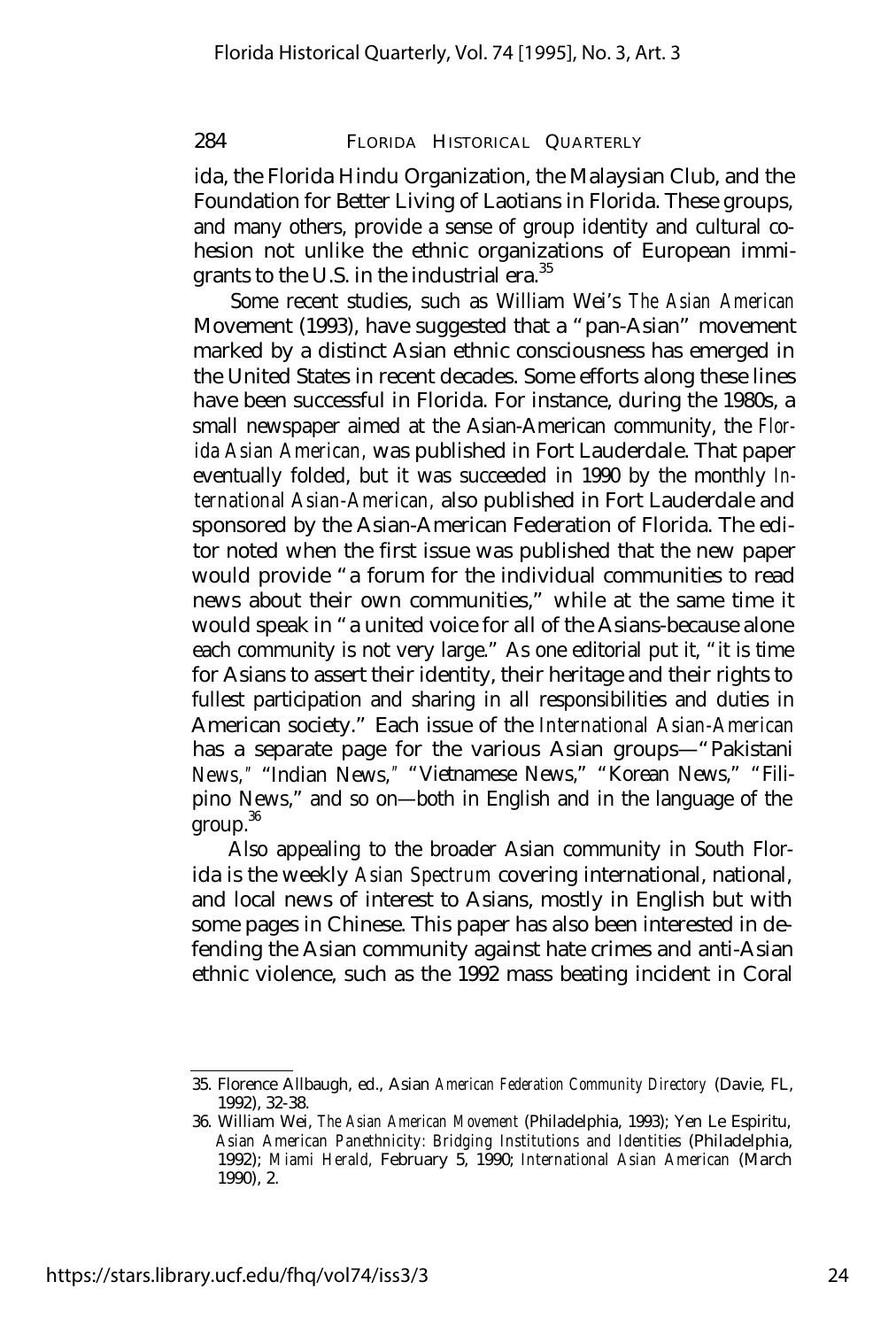Springs, Florida that resulted in the death of a young Vietnamese college student, Luyen Phan Nyugen.<sup>37</sup>

Other efforts to provide Florida's Asian Americans with a sense of community or common cause can be found in the activities of the Asian-American Federation of Florida. This organization, founded in Hollywood in 1984, holds annual Asian art and film festivals in Dade and Broward counties, sponsors many other cultural events, raises funds for Asian-American scholarships, engages in political lobbying on behalf of Asian Americans, participates in cultural awareness programs in public schools, and generally represents the interests of the Asian communities, especially in South Florida. Similarly, the successful 1994 legislative campaign of Korean-American Mimi McAndrews not only made her the first Asian woman in the Florida legislature, but drew upon solidified Asian political support in her Palm Beach County district. McAndrews's supporters contended that she would speak for all Asians throughout the state of Florida. In a variety of ways, then, the Asian-American "movement" has come to life in Florida.<sup>38</sup>

At the same time that an Asian-American pan-ethnic consciousness has been developing, some Asian groups have been undergoing an internal consolidation of their own. This pattern is especially evident among Florida's Chinese, who have had to create their own group identity and solidity. The Chinese in Florida have come not only from China, Taiwan, and Hong Kong, but from Vietnam, Cuba, Jamaica, Panama, Suriname, Peru, Honduras, and Mexico. These differences in background have often made it difficult to unite the Chinese, as do language differences among them. In Miami, according to one writer, "Chinese speak a mish-mash of languages, including Cantonese, Mandarin, Spanish and Hakka, spoken by Chinese in Jamaica." Like earlier European immigrant groups, who forged an ethnic or national identity only after arrival in the United States, the Florida Chinese are in the process of de-

<sup>37.</sup> *Asian Spectrum* (February 14, 1993), 1-3; *Miami Herald,* September 14, 1992; Allbaugh, ed., *Asian American Federation Community Directory,* 16-19; Michael McLeod, "Death of an American Dream: The Inside Story of the Life and Murder of Lu Nyugen," *Sunshine: The Magazine of South Florida* (December 13, 1994), 6-15.

<sup>38.</sup> Asian-American Federation of Florida, *The Fourth Annual Asian Arts Festival, 1994* (Fort Lauderdale, 1994); Allbaugh, ed., *Asian American Federation Community Directory,* 10-15; *Miami Herald,* February 25, 1992, September 24, 1994; *Asian Week* (March 11, 1994), 1, 14.